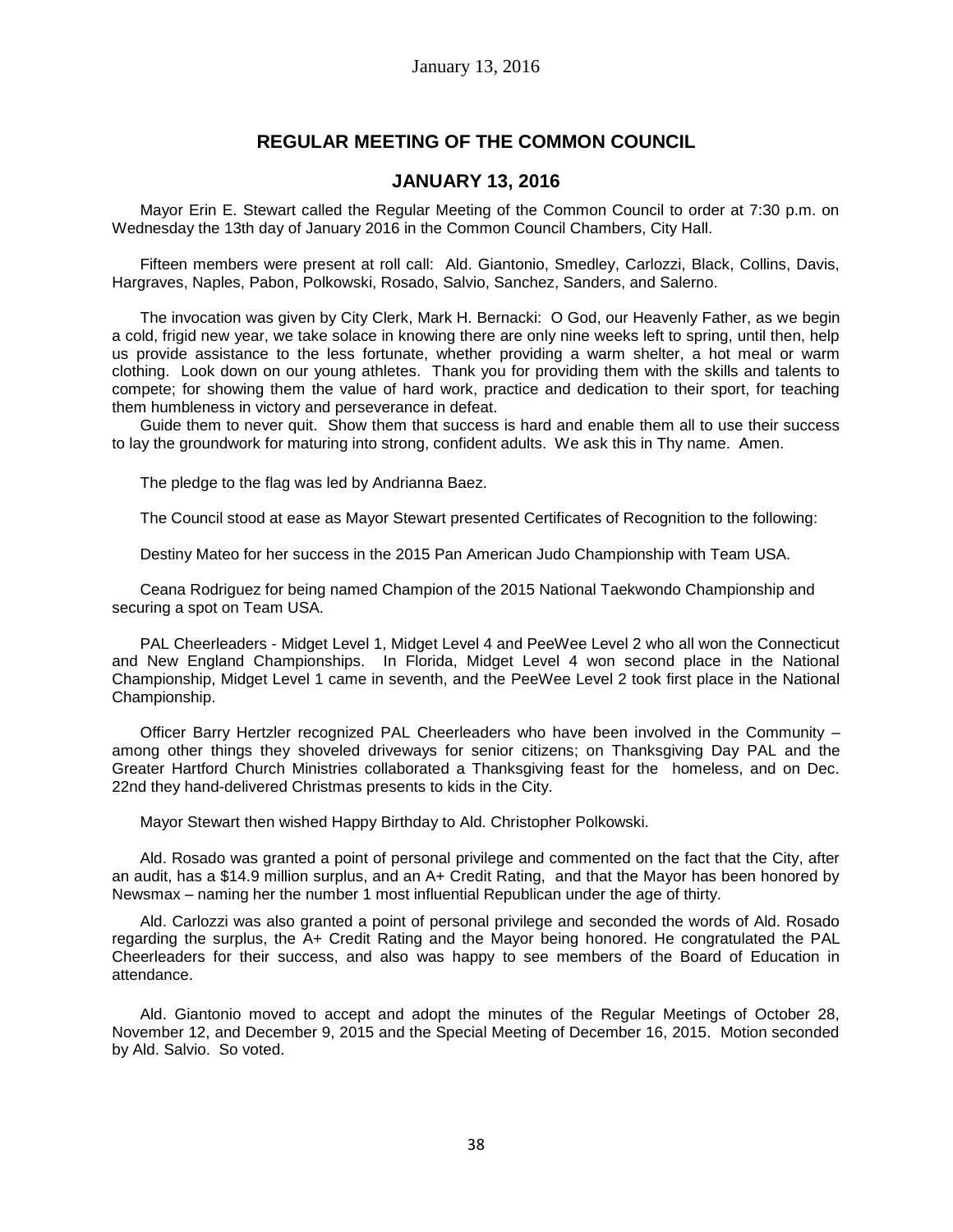Ald. Giantonio moved to amend the Agenda by substituting 33340-1(R), and 33340-2(2), and by adding 33365(9), and 33366(10), seconded by Ald. Salvio. Roll call vote – all members voted in favor.

# **PETITIONS**

## **33367 RE: ALD. SANCHEZ FOR INVESTIGATING EMERGENCY SNOW ROUTE SIGNAGE THROUGHOUT THE CITY. REFERRED TO THE DEPT. OF PUBLIC WORKS.**

Ald. Giantonio moved to accept and adopt the Consent Agenda, seconded by Ald. Salvio. Roll call vote – all members voted in favor. Approved January 14, 2016 by Mayor Erin E. Stewart.

# **CONSENT AGENDA**

# **CITY CLERK**

### **33345 RE: CLAIMS FOR INJURIES AND/OR PROPERTY DAMAGE**

To Her Honor, the Mayor, and the Common Council of the City of New Britain: the undersigned beg leave to report the following:

CLAIMANTS NAME

- D'Anna, Anthony
- Fredericks, Sylvia E.
- Vera, Armando by Atty. Richard L. Zayas

Mark H. Bernacki City Clerk

# **CITY PLAN COMMISSION**

### **33319-1 RE: CERTIFICATE OF LOCATION FOR PROPERTY AT 1010 WEST MAIN ST.**

To Her Honor, the Mayor, and the Common Council of the City of New Britain: the undersigned beg leave to report the following:

The City Plan Commission, at its regular meeting held on January 4, 2016, voted 3 to 1 to recommend that this proposed certificate of location approval be denied.

BACKGROUND: The applicant is requesting the granting of a certificate of location approval to allow a State general repairer's license, in accordance with Sections 14-54 of the Connecticut General Statutes. The subject property is on the southwestern corner of West Main Street and Wooster Street and is the site of a former used auto dealer and repair garage. The property is zoned B-3, secondary business, which permits auto sales and automotive repair operations, by special exception. The site was originally a gasoline service station and was granted approval for sales and repairs under the Business "B" zone that existed prior to 1967. The site was licensed for motor vehicle sales and repairs as Don's Auto Service and Townline Motors, until the license expired in 2013. The current applicant was recently granted special exception approval to allow re-establishment of an auto sales and auto repair operation at the site, ZBA Application #4703, granted October 1, 2015.

FINDINGS: The applicant's plans depict the 12,263 square foot lot and existing former service station building. The building has two-garage bays, an approximately 750 square foot repair area, a small office, storage area and restroom facilities. The site is entirely paved and the plan shows a total of 12 parking spaces allocated for display of sales vehicles, three (3) employee spaces and five (5) customer spaces, including one (1) handicapped accessible space. All spaces depicted have conforming dimensions and adequate back-up and maneuvering space.

The requirements for auto dealers and repair locations that were added to the zoning ordinances in March of 2008 include the requirement that the site be at least 10,000 square feet in area, have a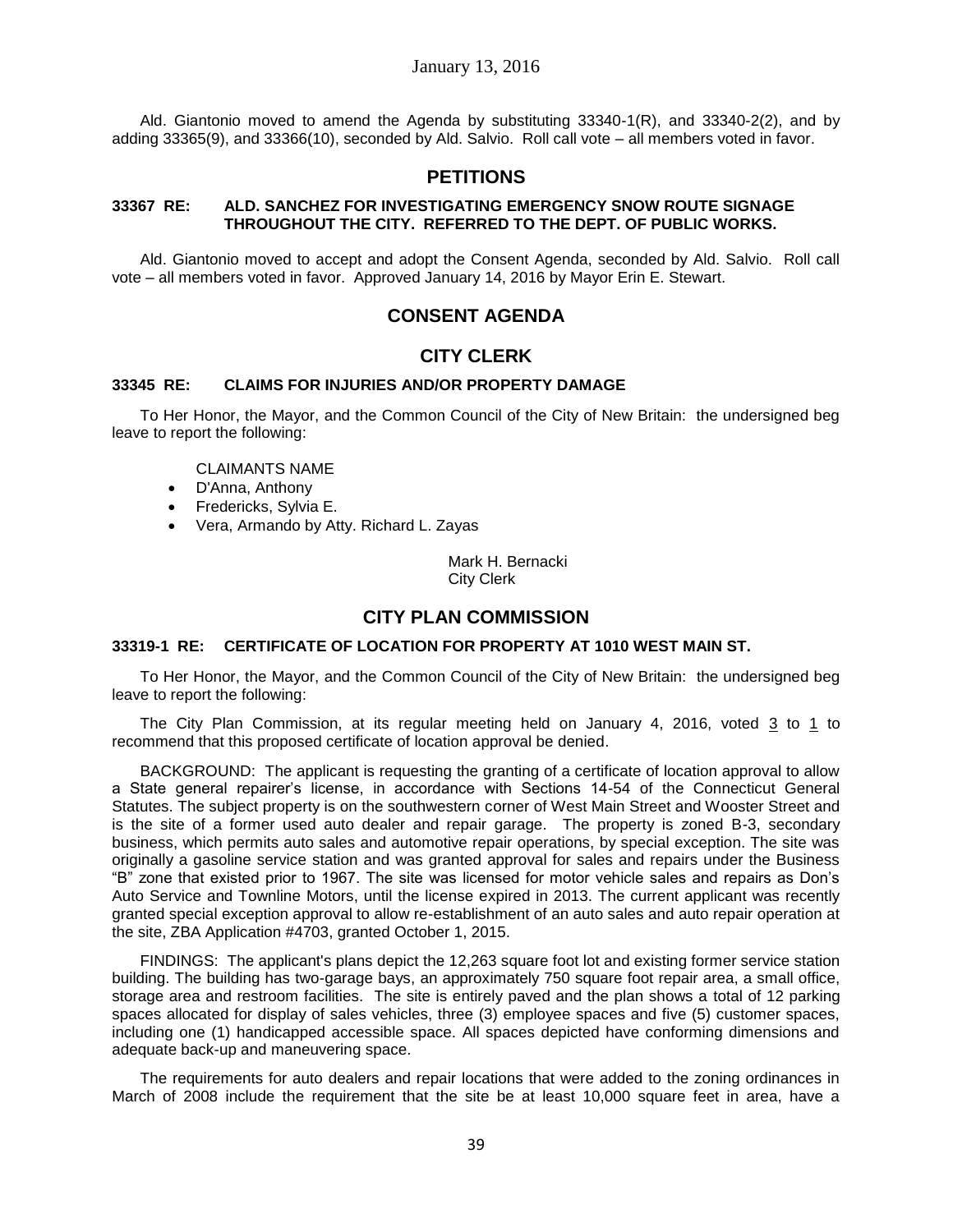minimum street frontage of at least 100 feet and be at least 100 feet from any residential zone. Additionally, they are permitted to have no more than one (1) sales vehicle per every 500 square feet of lot area, and are prohibited from doing any repair work outdoors or having any parts, wrecked or partially dismantled vehicles, outside or unscreened, on the lot. Last, they are required to have 4-foot landscaping islands along all property lines, except locations where there is an access driveway; and they are prohibited from having driveway curb cuts within 25 feet of an intersection. As part of the Zoning Board of Appeals process, the applicant has agreed to add a 4-foot planting strip along the front of the property around the corner to Wooster Street, eliminating the unrestricted access directly onto West Main Street. The Zoning Board of Appeals accepted the premise that site conditions made it impractical to add planting buffers in the narrow yard setbacks on the rear and western sides of the building.

This area along West Main Street includes a mix of business uses with the nearest three corners being improved in the past several years with Dunkin' Donuts on the northwest corner, the Nutmeg State Credit Union on the northeast corner and a revamped commercial plaza on the southeast corner. Further west on West Main Street there are several used auto dealers whose licenses predate the current restrictions on motor vehicle sales and repairs and whose operations are overcrowded and unsightly.

CONCLUSION: While the property has operated as an auto repair business for nearly 40 years, it is relatively small in area to be used as an auto sales business. These types of businesses, particularly on small sites, have become problematic throughout the City, typical with properties becoming overcrowded and hazardous in regards to access. Notwithstanding the ZBA's acceptance of the plan submitted, the site would not fully meet all requirements due to the omission of the 4-foot wide front planting buffer along the rear and western side lot lines.

RECOMMENDATION: The City Plan Commission had recommended against ZBA approval of the special exception on the grounds that the site plan does not show the required 4-foot planting buffer along all property lines; that the property is too limited in area for any reasonable type of used auto sales; and that it is a highly visible gateway location into the City that should be of a higher quality use and appearance. Further, the Commission notes that the plan still lacks the full 4-foot planting buffer and is, therefore, noncompliant with the requirements of Section 230-170-60. The ZBA overlooking this fact and granting special exception approval did not constitute a variance relieving the applicant from the requirement. For these reasons, the Commission recommends against the granting of a certificate of location approval for this business.

> Dorothy DiLernia, Vice-Chair City Plan Commission

## **33320-1 RE: CERTIFICATE OF LOCATION AT 475A JOHN DOWNEY DRIVE**

To Her Honor, the Mayor, and the Common Council of the City of New Britain: the undersigned beg leave to report the following:

The City Plan Commission, at its regular meeting held on January 4, 2016, voted 4 to 0 to recommend that this proposed certificate of location approval be denied.

BACKGROUND: The applicant is requesting the granting of a certificate of location approval to allow a State general repairer's license, in accordance with Sections 14-54 of the Connecticut General Statutes. The subject location is a leased space in part of a 34,000 square foot industrial building that is located on a 4.84 acre parcel on the eastern side of John Downey Drive across from the intersection of Belden Street. The area is zoned I-1, Industrial Park, which permits auto dealers and general repairers by right. The property is the site of the former Ravioli Kitchen manufacturing plant. The site was previously granted an auto dealers and repairers location approval by the Zoning Board of Appeals in July 2006, Application #4260, for R&M Motors which occupied approximately half of the site and building. The R&M license was later transferred to CAM, LLC.

FINDINGS: Repair garages and auto sales are permitted by right in the I-1 zoning district. In accordance with State Statutes, the Zoning Authority in rendering its decisions on the granting of auto repair and sales operations location approvals is required to assess the suitability of the site for the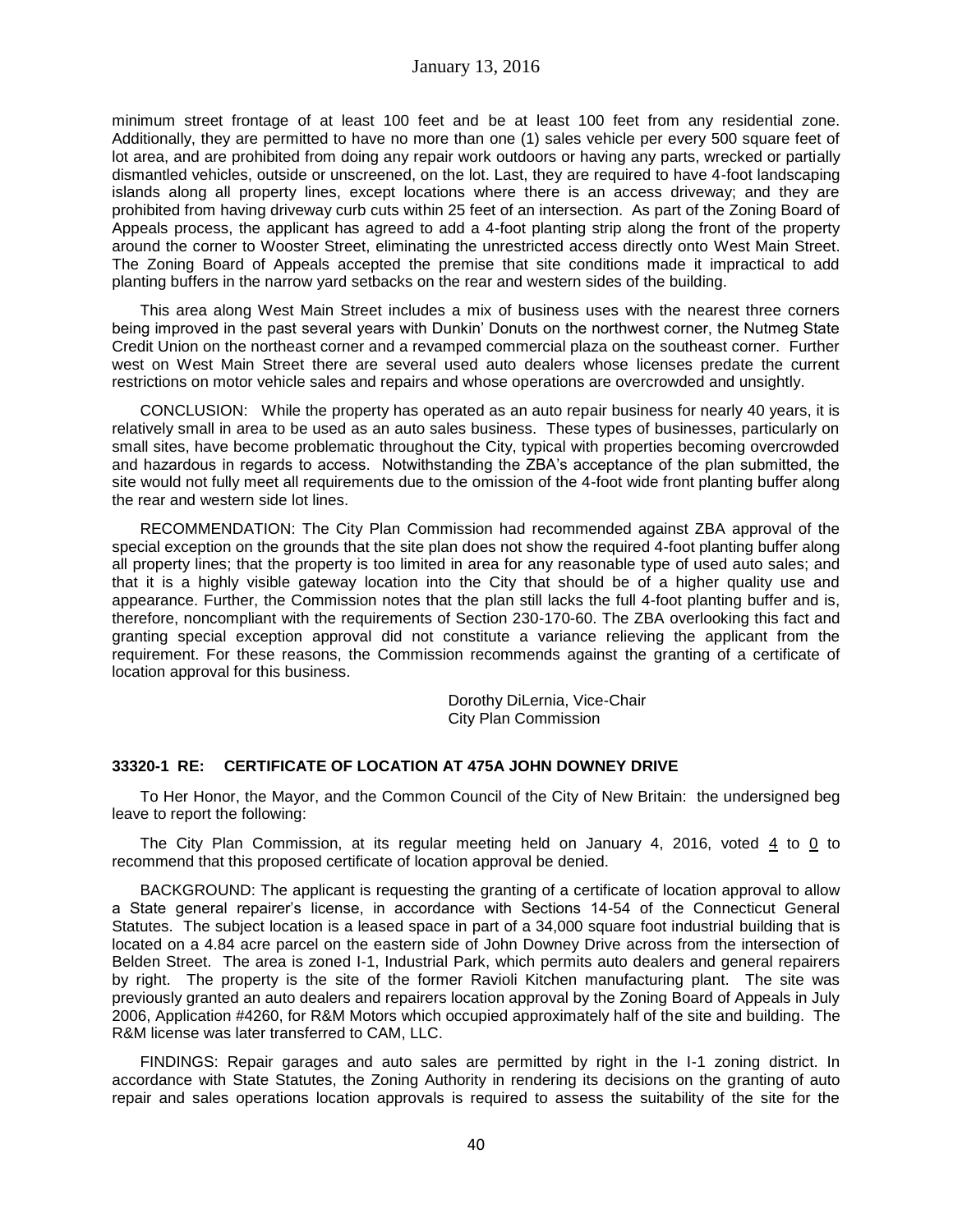intended use and factors such as traffic conditions, width of highway and effect on public travel, as well as compliance with local zoning and engineering requirements.

The applicant's plans show the 4.84 acre site with the existing 34,000 square foot building. The existing CAM Motors site is situated on the northern side of the building with four (4) proposed access bays and 25 parking spaces as well as 1.5 acres of gravel surface situated behind, screened by a line of arborvitaes used for the storage of vehicles. It should be noted that Section 240-70 requires all parking areas to be paved, curbed and have drainage facilities in accordance with City engineering standards. The plan does show the area to have existing drainage structures with appropriate oil/water separators, though the gravel parking surface was somehow permitted to remain, apparently grandfathered as an existing condition in 2006.

The proposed space for the new auto sales and repairer's location is a 3,500 square foot space at the southwestern corner of the building currently occupied by the applicant operating a tire sales and installation business. Tire sales are permissible without any form of DMV licensing, and the applicant's current request reflects a proposed change in his business to an auto dealer and repairer's service. The site plan shows the area with six (6) display spaces, three (3) employee spaces, and five (5) customer spaces on paved portions in front of the building. There are an additional four (4) vehicle storage spaces shown in the southern side yard, near the two garage bay doors, screened by a line of arborvitae. These spaces behind the screening are also unpaved.

Other portions of the 34,000 square foot building include tenant spaces, which are used or have recently been vacated, Guida's Dairy being one recent tenant.

CONCLUSION: While the I-1 zone specifically allows auto repair and sales as a use permitted by right, the City Plan Commission has consistently recommended against approvals for this site, noting not only that the site includes unpaved parking, but also that it abuts Webster Brook and is at least partially within a designated flood zone and that repair and storage of vehicles, particularly on unpaved surface in or near a flood zone, creates a concern relative to impacting water quality.

The Commission also believes that this type of small-scale auto sales and repair does not represent the highest and best use of the property in terms of generating tax base and employment opportunities for the community. Given the shortage of large, industrially- zoned sites suited to modern manufacturing facilities, the City Plan Commission feels that it would be preferable to see I-1 zoned parcels like this reserved for businesses with higher value equipment and offering more job creation potential. Also, further expansion of this type of auto-related use detracts from the appearance and character that is desired for a modern, higher quality industrial park setting.

RECOMMENDATION: The City Plan Commission is of the opinion that the site does not comply with City standards relative to paved parking and that expanded auto repair and sales use would be a detriment to the appearance and character of the John Downey Drive Industrial Park. The Commission, therefore, recommends against the granting of this certificate of location approval.

> Dorothy DiLernia, Vice-Chair City Plan Commission

### **33321-1 RE: CERTIFICATE OF LOCATION AT 50 ST. CLAIR AVE**

To Her Honor, the Mayor, and the Common Council of the City of New Britain: the undersigned beg leave to report the following:

The City Plan Commission, at its regular meeting held on January 4, 2016, voted  $4$  to 0 to recommend that this proposed certificate of location approval be denied.

BACKGROUND: The applicant is requesting the granting of a certificate of location approval to allow a State motor vehicle dealer's license, in accordance with Sections 14-54 of the Connecticut General Statutes. The subject location is a small, leased space located on a 3-acre parcel that contains a complex of seven (7) small industrial buildings. It is situated on the north side of St. Clair Avenue, between East Street and Lester Street and is zoned I-2, general industry, which permits auto sales and repair by right.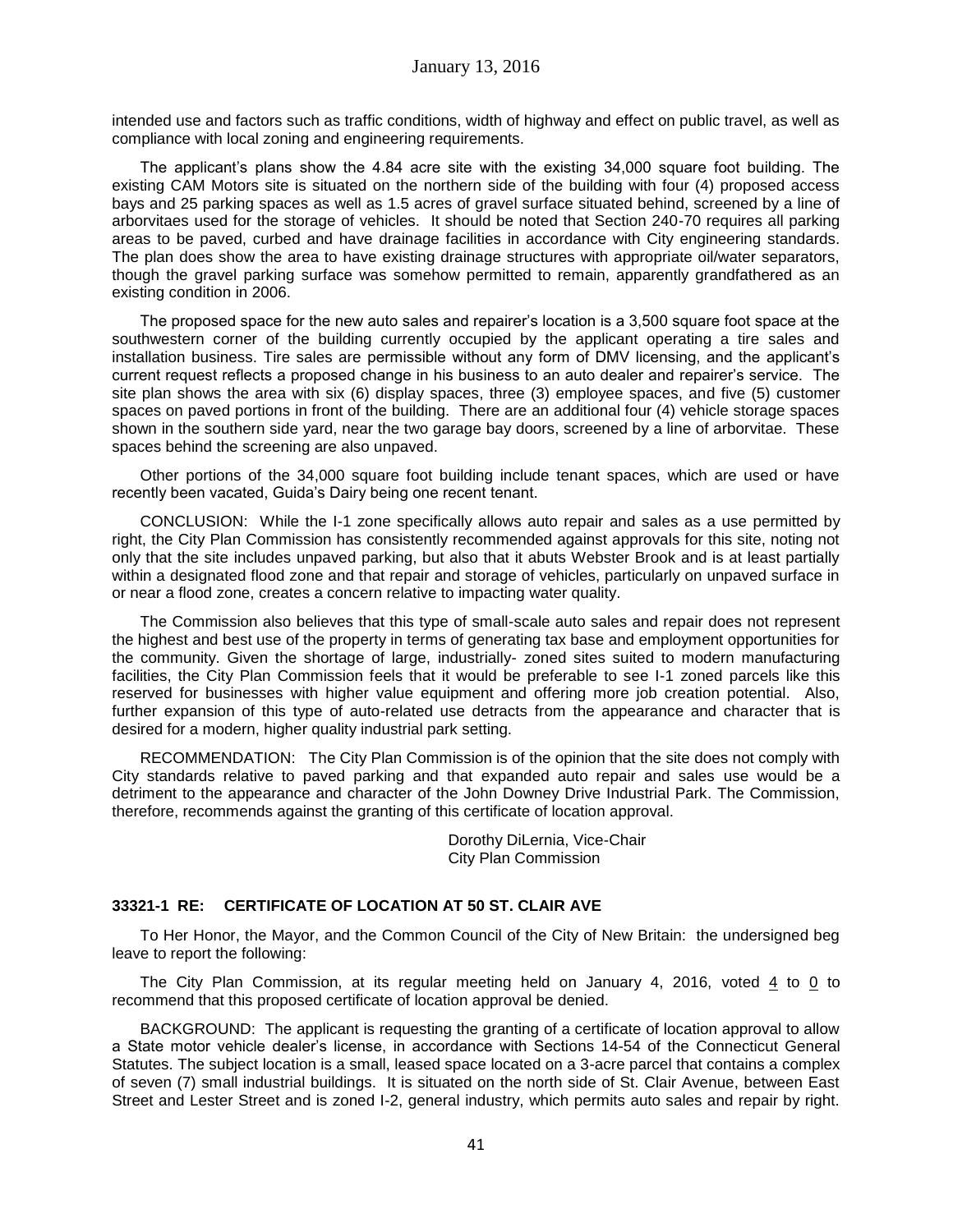There are presently several other auto repair and sales permit locations on this street, and at least one licensed and operating elsewhere in an interior space on this specific property. In the recent past, this particular leased space, in a somewhat different configuration, was licensed for auto sales under a location approval in February 1998 (ZBA Application #3776) and re-licensed with a revised leased area in April 2007 (Council action #29518). The current, most recent approval for this building space was #31959, granted in August 2012. It had only five (5) parking spaces allocated and was for auto repairs only. This current request has enough area for parking for a total of 18 vehicles, seven (7) in front of the building and an additional eleven (11) in a fenced-in enclosure behind the building.

FINDINGS: The applicant's plans show the proposed business occupying a small portion of one of the rear, interior buildings near the back corner of this seven (7) building complex. The applicant's space would be a single-bay garage with a total floor area of approximately 1,200 square feet, consisting primarily of the work space and a small office area and lavatory. With the 18 parking spaces depicted, the business would meet the minimum requirements for auto sales and single-bay repair operation with 13 spaces available for sales vehicles.

While the depiction of this portion of the site appears to be technically adequate for the proposed business, the actual use of the property is more questionable. On the 3-acre property there are at least 16 different tenant spaces, with approximately 140 available parking spaces. The problem lies in the fact that the various tenant businesses seem to be constantly changing, resulting in shifting parking needs and allocation of space. In 2006, the property owner was required to provide a comprehensive plan showing all the tenant businesses and their parking allocations. In the years since, tenants have changed and use of the property differs substantially from the plan, and the parking and outside storage appears to be very haphazard, to the point that access to many of the parking spaces is impossible.

Presently, the space designated 66A St. Clair Avenue, directly next door in the same building as the proposed dealer/repairer's space, is occupied by the "Almost New Appliance Warehouse", a used appliance dealer and recycler. They have no designated parking in front and have utilized the entire fenced-in area behind the building, where BBC Auto is proposing to park eleven (11) vehicles, for the storage of used appliances.

CONCLUSION: The I-2 zone allows auto repairers by right; and, as depicted in the submitted site plan, this site appears to be adequately suited to the small auto repair and sales operation. However, the current use and appearance of the overall site gives the impression that the entire property is over-utilized or, at the very least, that use of the property is poorly planned and managed. Many areas originally shown as parking, particularly on the interior portions of the property, are used for storage of wrecked vehicles or parts or materials, to the point that access is impeded and it is unclear as to whether there is adequate available parking for the current tenants.

RECOMMENDATION: The City Plan Commission notes that the I-2, general industry, district permits auto sales and repair by right and that the submitted plan shows potential compliance with parking requirements. However, given the current state of conditions on the overall property, the Commission would recommend against the granting of a certificate of location approval for this particular business until its conforming parking is re-established, and it is clearly shown that all tenants or tenant spaces on the property have sufficient parking allocated, and that all spaces are accessible and cleared of any stored materials or appliances or inoperable vehicles.

> Dorothy DiLernia, Vice-Chair City Plan Commission

# **OFFICE OF THE CORPORATION COUNSEL**

# **33346 RE: LOUIS DEPREY V. CITY OF NEW BRITAIN ET AL**

To Her Honor, the Mayor, and the Common Council of the City of New Britain: the undersigned beg leave to report the following:

RESOLVED, By the Common Council of the City of New Britain that the sum of THIRTY TWO THOUSAND FIVE HUNDRED DOLLARS (\$32,500.00) be paid to Louis Deprey and the Law Firm of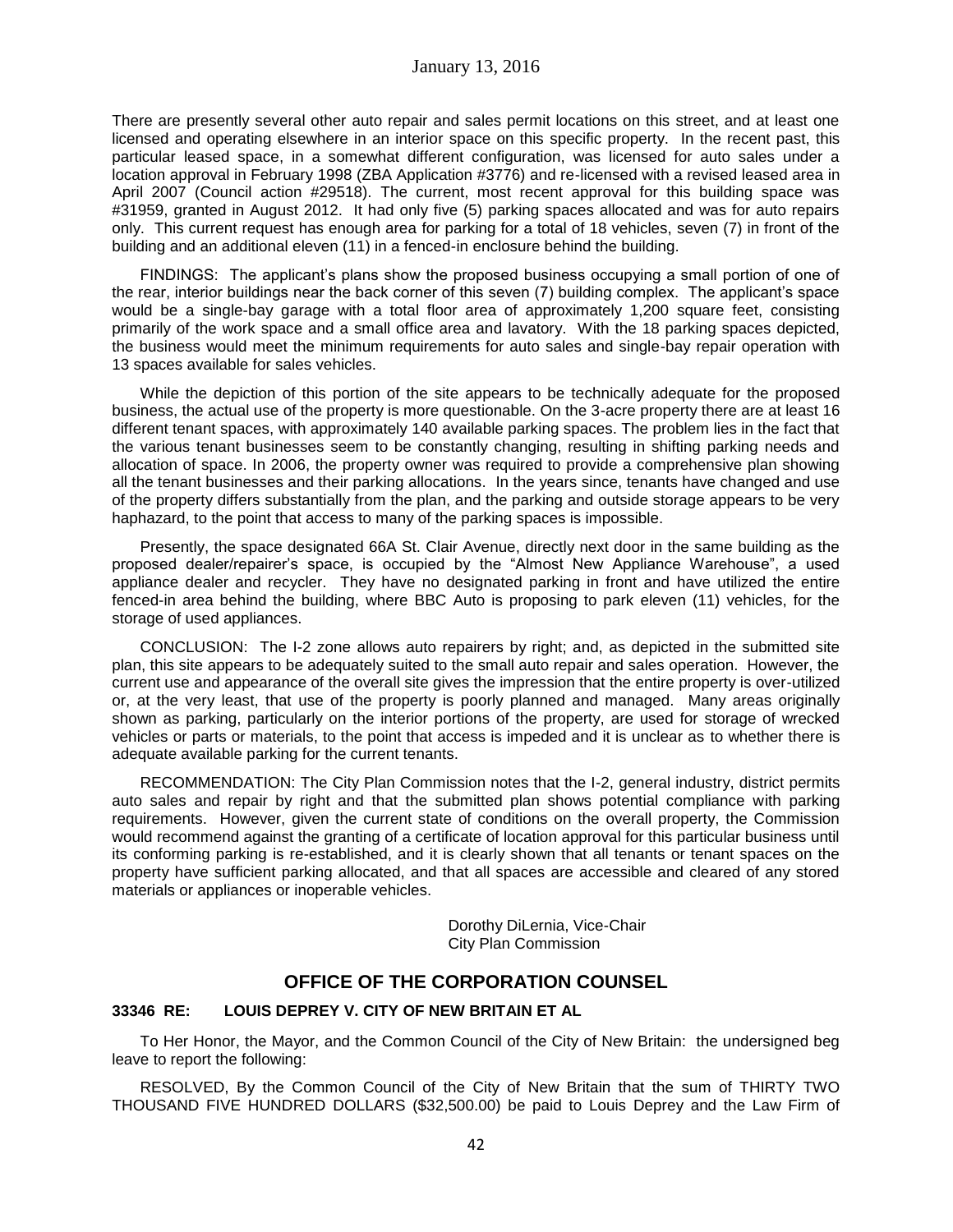Butler, Norris & Gold, his attorney, in full settlement of his suit against the City of New Britain, et al, now pending in the New Britain Superior Court, New Britain, Connecticut. The plaintiff had alleged that on August 23<sup>rd</sup>, 2012 at approximately 5:50 pm, he was operating his motorcycle in a generally eastbound direction on West Main Street, New Britain near its intersection with the Plainville town line. While, the plaintiff was operating his motorcycle at the mentioned location, his front tire struck an upside down cover of a water valve which appeared to be a piece of vertical pipe or conduit that was in a depression that looked like a pot hole in the southern half of West Main Street. The police report stated the plaintiff was ejected from the motorcycle sustaining injuries to his left elbow, index finger, shoulder and lower rear area. The motorcycle sustained damage to the front fender, headlight, driver's side mirror, side peg, clutch and engine components. A witness at the scene informed the officer that she had observed the motorcycle traveling at a reasonable speed and not operating recklessly. The witness testified to the same at her deposition. As a result of the incident, plaintiff alleged to have injured his left shoulder, arm and hand. He received treatment at Bristol Hospital where he was evaluated and diagnosed with road rash on his left forearm, hand and shoulder; swelling in his left forearm and multiple abrasions and a comminuted fracture in his left second finger. Plaintiff has received a 45% permanency rating to his left index finger. In medical specials, the plaintiff has incurred \$48,463.43 and is claiming lost wages of \$22,758.40. The majority of the medical specials are for the two surgeries plaintiff had to repair the multiple fractures of the left middle finger with a displaced angulation and complete destruction. The current settlement recommendation is made upon the advice of City Attorney Irena J. Urbaniak, after settlement negotiations between City Attorney Irena J. Urbaniak and Attorney A. Patrick Alcarez and the Honorable Judge Swienton, with the approval and consent of Gennaro Bizzarro, Esq.

This suit is to be withdrawn by the plaintiff without costs to the City of New Britain and settlement is to be made without admission of any liability.

> Irena J. Urbaniak City Attorney

## **33347 RE: BEVERLY BROWN V. CITY OF NEW BRITAIN BOARD OF EDUCATION ET AL**

To Her Honor, the Mayor, and the Common Council of the City of New Britain: the undersigned beg leave to report the following:

Please be advised that on November 18, 2015 the Office of Corporation Counsel obtained a jury verdict in favor of the City of New Britain's Board of Education. The matter was tried in front of the Honorable Judge Janet Hall in the United States District Court located in New Haven, Connecticut. The plaintiff, Beverly Brown had claimed that the Defendant, the Board of Education of the City of New Britain, discriminated against her on account of her being disabled. Ms. Brown alleged that the Board of Education taunted and berated her, made false allegations about her ability to perform as a teacher, and threatened to fire her. She further had alleged that the cumulative effect of the Board of Education's actions left her with no choice but to resign as a teacher. Ms. Brown had asserted that the Board of Education was liable for violation of the Rehabilitation Act.

The Board of Education denied Ms. Brown's allegation that it constructively fired her or violated the Rehabilitation Act. Instead, the Board of Education had asserted that Ms. Brown voluntarily resigned her position.

> Irena J. Urbaniak City Attorney

# **PURCHASING DEPARTMENT**

### **33348 RE: BID THRESHOLD ITEMS**

To Her Honor, the Mayor, and the Common Council of the City of New Britain: the undersigned beg leave to report the following:

In accordance with the New Britain Code of Ordinances, Section 2-566, a monthly report of purchases between \$500 and \$7,500 shall be provided to the Common Council. The report shall include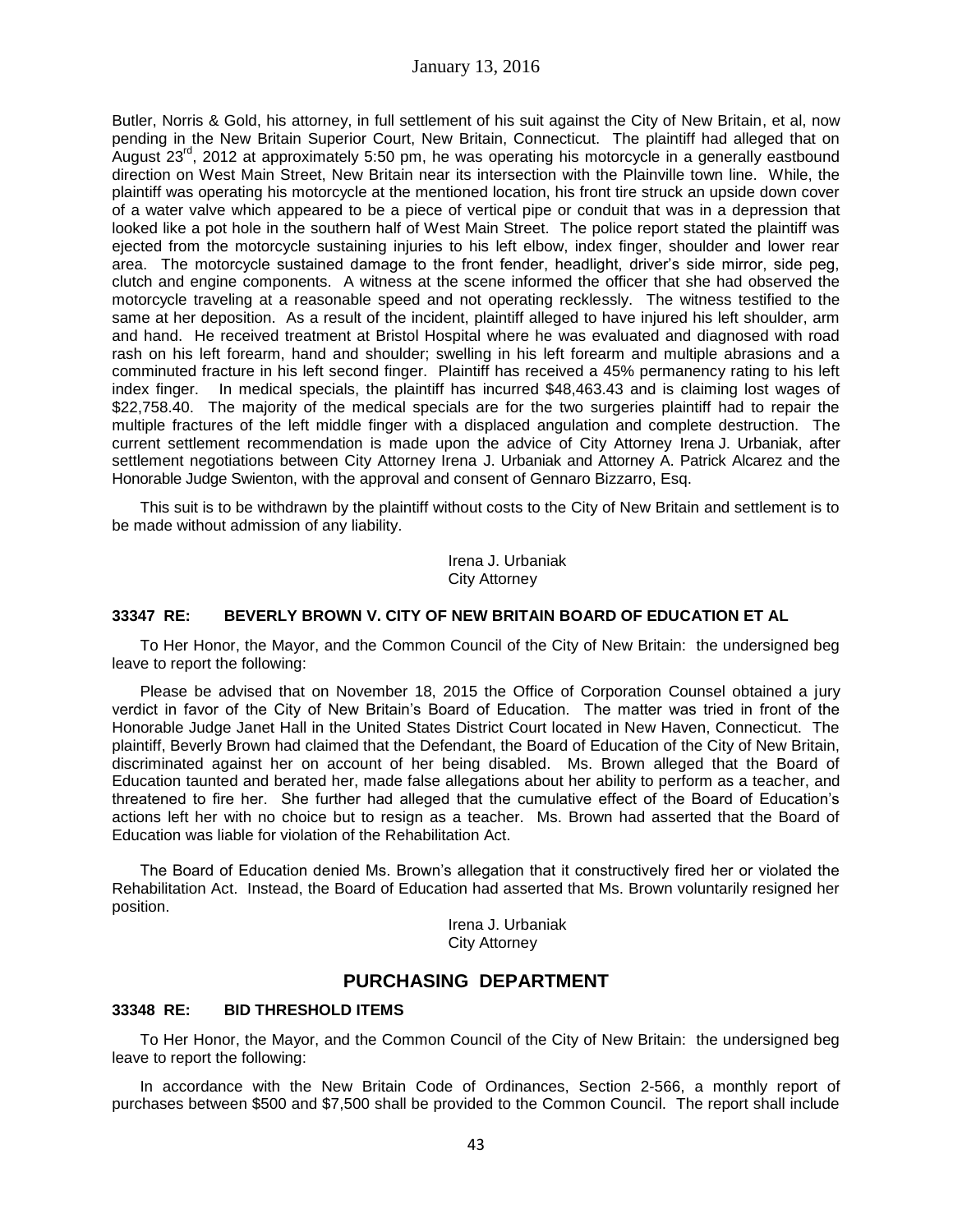a detailed description of items or services purchased, name of vendor, owner of business and dollar amount spent on each individual purchase as well as the aggregate total of spend to date for the fiscal year.

The Finance Department, Purchasing Division has provided an electronic list of monthly purchases. This document is available in the Council office for review by Council members.

Acceptance and adoption is respectfully requested.

Jack Pieper Purchasing Agent

## **33349 RE: COOPERATIVE PURCHASING RESURFACING AND PAINTING POLICE DEPARTMENT'S MRAP SWAT VEHICLE**

To Her Honor, the Mayor, and the Common Council of the City of New Britain: the undersigned beg leave to report the following:

In accordance with City Code of Ordinances, Chapter 2, Article VIII, Division 1, Section 2-538 (a), a purchase order was requested by the New Britain Police Department for resurfacing and painting the MRAP SWAT vehicle.

| <b>Supplier</b> | Item                    | Price      |
|-----------------|-------------------------|------------|
| DATTCO. Inc.    | Resurface and Paint the | \$8,387,00 |
| New Britain, CT | MRAP SWAT Vehicle       |            |

The New Britain Police Department requested resurfacing and painting the MRAP SWAT vehicle. The MRAP, is a vehicle provided by the federal government under a military surplus program. It currently is painted a light brown sand color because of its original use in desert operations. In keeping with the color scheme of the New Britain Police Department and other area departments that have the same vehicle, it will be painted a flat non-reflective black color. In preparation to receive its new color, the surface must be prepared and the old paint removed. DATTCO, Inc. is under State contract #12PSX0328, to provide repairs and paint to large heavy vehicles. The Purchasing Agent has verified this, and therefore bid solicitation for this service is not needed. Funding is available for this purchase in the Police Department's Asset Forfeiture account number, 289211128-5740, Federal, Other Miscellaneous Equipment.

BE IT RESOLVED: That the Purchasing Agent is hereby authorized to issue a purchase order for \$8,387.00, to DATTCO, Inc. of New Britain CT for the preparation and paint for the New Britain Police Department's MRAP SWAT vehicle utilizing the State of Connecticut's Contract Award #12PSX0328.

> Jack Pieper Purchasing Agent

# **33350 RE: COOPERATIVE PURCHASING RIFLE AND PISTOL AMMUNITION FOR THE POLICE DEPARTMENT**

To Her Honor, the Mayor, and the Common Council of the City of New Britain: the undersigned beg leave to report the following:

In accordance with City Code of Ordinances, Chapter 2, Article VIII, Division 1, Section 2-538 (a), a standing purchase order was requested by the Police Department for the following under the State of Connecticut's Cooperative Purchasing Plan:

| Supplier                    |      | Need Supplies               | Total Price |
|-----------------------------|------|-----------------------------|-------------|
| Eagle Point                 | Gun/ | Rifle and Pistol Ammunition | \$31,290.30 |
| Morris & Son Thorofare, NJ. |      |                             |             |

The New Britain Police Department requested a purchase order for Rifle and Pistol Ammunition utilizing the State of Connecticut's Contract Award #14PSX0243. This ammunition is used for training,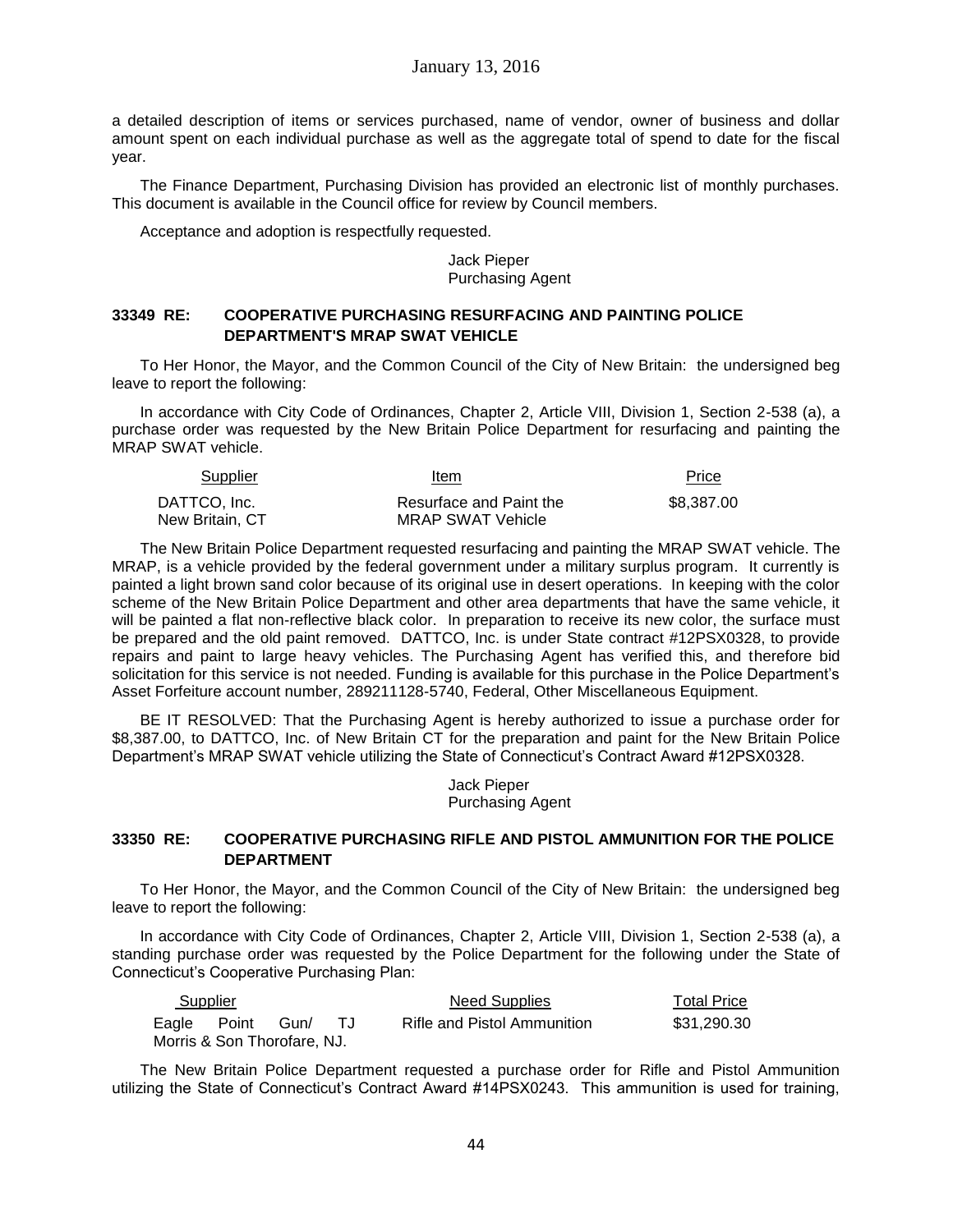State recertification's, and to be carried on duty. Funds are available within the Police Department's account number 001211015-5614, Fire Arms Training, Ammunitions and Explosives.

RESOLVED: That the Purchasing Agent is hereby authorized to issue a purchase order for \$31,290.30 to Eagle Point Gun/TJ Morris & Son of Thorofare, NJ for the purchase of Rifle and Pistol Ammunitions for the New Britain Police Department utilizing the State of Connecticut's Cooperative Purchasing Plan, Contract Award #14PSX0243.

### Jack Pieper Purchasing Agent

## **33351 RE: COOPERATIVE PURCHASING SHOTGUN AND PISTOL AMMUNITION FOR THE POLICE DEPARTMENT**

To Her Honor, the Mayor, and the Common Council of the City of New Britain: the undersigned beg leave to report the following:

In accordance with City Code of Ordinances, Chapter 2, Article VIII, Division 1, Section 2-538 (a), a standing purchase order was requested by the Police Department for the following under the State of Connecticut's Cooperative Purchasing Plan:

| Supplier             | Need Supplies                 | <b>Total Price</b> |
|----------------------|-------------------------------|--------------------|
| Jurek Brothers Inc., | Shotgun and Pistol Ammunition | \$6.703.24         |
| Greenfield, MA       |                               |                    |

The New Britain Police Department requested a purchase order for Shotgun and Pistol Ammunition utilizing the State of Connecticut's Contract Award #14PSX0243. This ammunition is used for training, State recertification's, and to be carried on duty. Funds are available within the Police Department's account number 001211015-5614, Ammunitions and Explosives.

RESOLVED: That the Purchasing Agent is hereby authorized to issue a purchase order for \$6,703.24 to Jurek Brothers, Inc. of Greenfield, MA for the purchase of Shotgun and Pistol Ammunition for the New Britain Police Department utilizing the State of Connecticut's Cooperative Purchasing Plan, Contract Award #14PSX0243.

#### Jack Pieper Purchasing Agent

### **33352 RE: COOPERATIVE PURCHASING EMERGENCY LIGHTING AND WARNING DEVICES FOR THE POLICE DEPT**

To Her Honor, the Mayor, and the Common Council of the City of New Britain: the undersigned beg leave to report the following:

In accordance with City Code of Ordinances, Chapter 2, Article VIII, Division 1, Section 2-538 (a), a purchase order was requested by the New Britain Police Department for safety lighting and warning devices to be installed on the MRAP SWAT vehicle.

| Supplier           | Items                                                | Price       |
|--------------------|------------------------------------------------------|-------------|
| MHQ Middletown, CT | <b>Emergency Safety Lighting And Warning Devices</b> | \$18,196.79 |

The New Britain Police Department requested safety lighting and warning devices to be installed on the MRAP SWAT vehicle. The MRAP is a vehicle provided by the federal government under a military surplus program. In order to use it on City streets as an emergency vehicle, it needs emergency safety lighting and warning devices, such as lights and siren, to ensure the safety of officers inside and to warn the public of its approach. MHQ is under State contract #11PSX0134, to provide emergency lighting and warning devices. The Purchasing Agent has verified this, and therefore bid solicitation for this service is not needed. Funding is available for this purchase in the Police Department's Asset Forfeiture account #289211128-5740, Federal, Other Miscellaneous Equipment.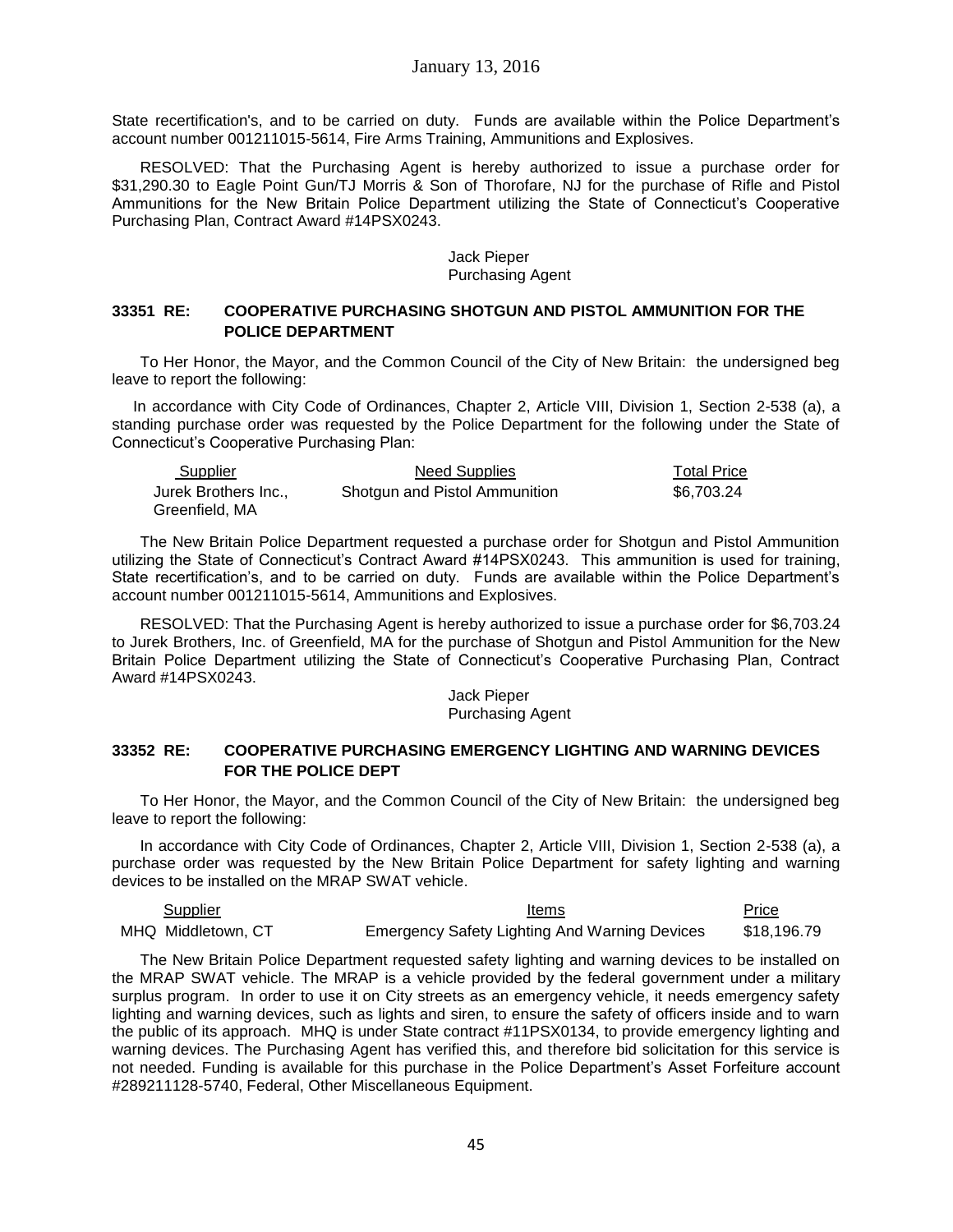January 13, 2016

BE IT RESOLVED: That the Purchasing Agent is hereby authorized to issue a purchase order for \$18,196.79, to MHQ of Middletown CT for the purchase of emergency lighting and warning devices for the New Britain Police Department's MRAP SWAT vehicle utilizing the State of Connecticut's Contract Award #11PSX0134.

> Jack Pieper Purchasing Agent

#### **33353 RE: FIFTEEN IN-CAR CAMERA SYSTEM FOR THE POLICE DEPARTMENT**

To Her Honor, the Mayor, and the Common Council of the City of New Britain: the undersigned beg leave to report the following:

In accordance with City Code of Ordinances, Chapter 2, Article VIII, Division 1, Section 2-538 (a), a purchase order was requested by the New Britain Police Department for the purchase of an In-Car Camera System.

| Supplier         |  | Items                            |  | <b>Total Price</b>                                 |
|------------------|--|----------------------------------|--|----------------------------------------------------|
| WatchGuard Video |  |                                  |  | Fifteen (15) In-Car Camera System with \$80,550.00 |
| Allen. TX        |  | Associated Hardware and Software |  |                                                    |

The New Britain Police Department requested the purchase of an additional In-Car Camera System with associated hardware and software. The City purchased this same equipment for the New Britain Police Department with a JAG grant in February 2013 from WatchGuard Video, Inc. who is the manufacturer of these items. At that time, fourteen (14) cameras and associated equipment were purchased for installation in Patrol Cruisers. These additional cameras will be installed in eight (8) incoming Patrol Cruisers, four (4) current Patrol Supervisor vehicles and three (3) current Traffic Safety Bureau vehicles. To insure compatibility within the present In-Car Camera System that the Police Department is utilizing the purchase of an additional In-Car Camera System with associated hardware and software is being requested from the same vendor. Funding is available for this purchase In the New Britain Police Department's Drug Investigation Fund, account #289211121-5659, State Asset Forfeiture Account, Operating Material and Supply.

RESOLVED: That the Purchasing Agent is hereby authorized to issue a purchase order for \$80,550.00 to WatchGuard Video, Inc. of Allen, TX, for the purchase of a fifteen (15) In-Car Camera System with associated hardware and software for the New Britain Police Department.

> Jack Pieper Purchasing Agent

#### **33354 RE: DOOR LOCK BREACHERS AND RIOT CONTROL SPRAY FOR THE POLICE DEPT**

To Her Honor, the Mayor, and the Common Council of the City of New Britain: the undersigned beg leave to report the following:

In accordance with City Code of Ordinances, Chapter 2, Article VIII, Division 1, Section 2-538 (a), a purchase order was requested by the New Britain Police Department for the purchase of Smoke Grenades, Door Lock Breachers and Riot Control Spray.

| Supplier             | Need Supplies                     | <b>Total Price</b> |
|----------------------|-----------------------------------|--------------------|
| Witmer Public Safety | Door Lock Breachers, Non-Lethal   | \$7.149.60         |
| Group, Inc.          | Ammunition and Riot Control Spray |                    |
| Coatesville, PA.     |                                   |                    |

The New Britain Police Department requested the purchase of Door Lock Breachers, Non-Lethal Ammunition and Riot Control Spray. These items are used for training and are issued as duty items. Combined Tactical Systems is the manufacturer of these items. Witmer Public Safety Group, Inc is the only authorized distributor for Combined Tactical Systems in New England. The Purchasing Agent has verified this and has documentation from Combined Tactical Systems that Witmer Public Safety Group, Inc is their sole source dealer in the area. Therefore bid solicitation for the purchase of the Door Lock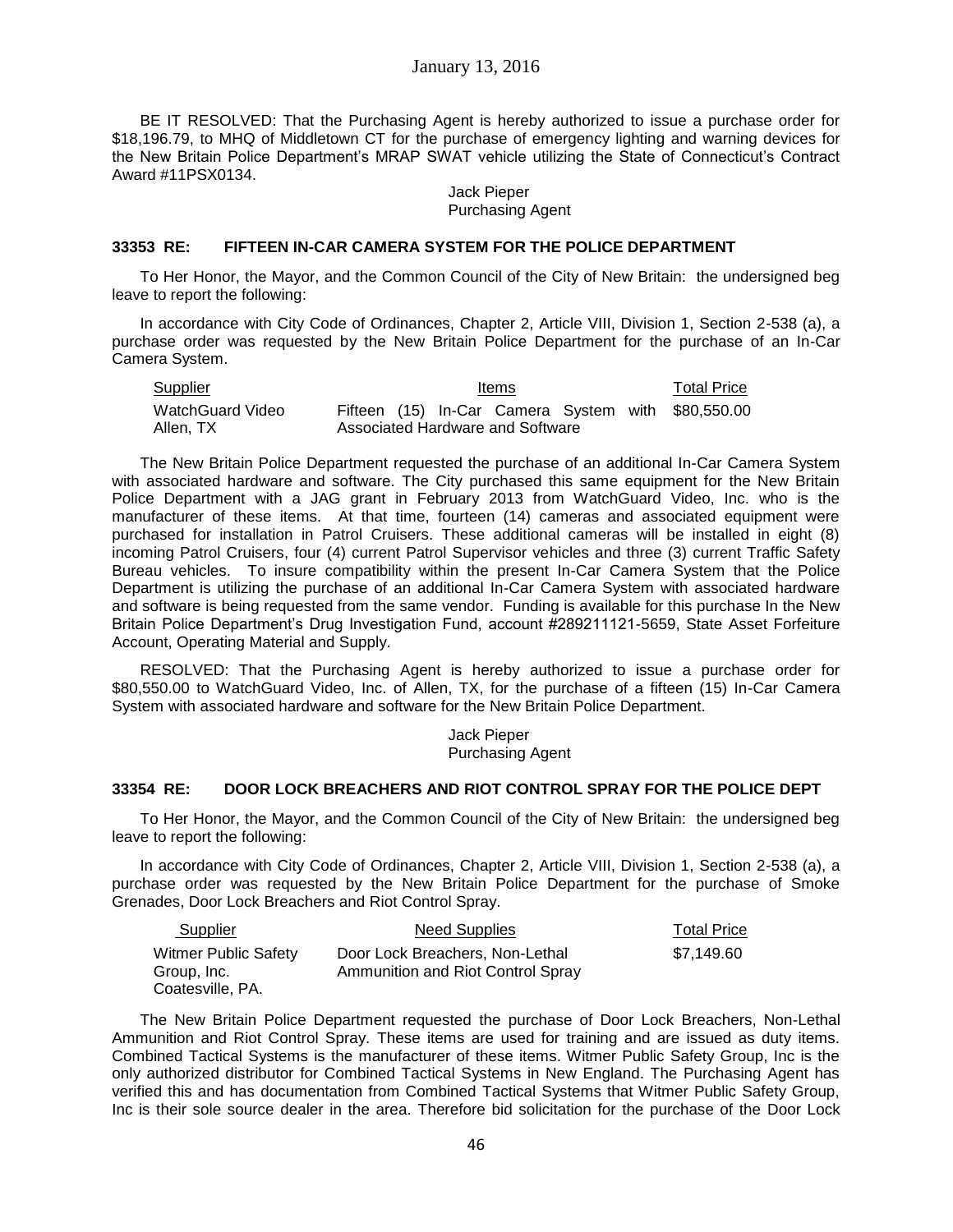Breachers, Non-Lethal Ammunition and Riot Control Spray would not be beneficial to the City. Funding is available for this purchase in the Police Department's account numbers 001211015-5614, General Fund, Ammunitions and Explosives.

RESOLVED: That the Purchasing Agent is hereby authorized to issue a purchase order for \$7,149.60 to Witmer Public Safety Group, Inc of Coatesville, PA. for the purchase of Door Lock Breachers, Non-Lethal Ammunition and Riot Control Spray for the New Britain Police Department.

### Jack Pieper Purchasing Agent

## **33355 RE: SELF-CONTAINED BREATHING APPARATUS SYSTEM FOR THE FIRE DEPARTMENT**

To Her Honor, the Mayor, and the Common Council of the City of New Britain: the undersigned beg leave to report the following:

In accordance with City Code of Ordinances, Chapter 2, Article VIII, Division 1, Section 2-538 (a), a purchase order was requested by the New Britain Fire Department for the purchase of a Self-Contained Breathing Apparatus System.

|             | Supplier<br><b>Firematic Supply Company</b><br>Rocky Hill, CT. | Item<br>New Self-Contained<br><b>Breathing Apparatus System</b> |            | <b>Total Price</b><br>\$636,578.22 |                               |
|-------------|----------------------------------------------------------------|-----------------------------------------------------------------|------------|------------------------------------|-------------------------------|
| <b>ITEM</b> | <b>ITEM NUMBER</b>                                             | <b>DESCRIPTION</b>                                              | <b>OTY</b> | <b>UNIT PRICE</b>                  | <b>TOTAL PRICE</b><br>OF ITEM |
| 1           | MSAAG1FS522MA2CC                                               | MSA G1 SCBA, 5500 PSI, 45 MINUTE<br>5500 PSI G1 SCBA            | 60         | \$5,292.59                         | \$317,555.40                  |
| 2           | MSAAG1FP                                                       | <b>G1 FACEPIECE</b>                                             | 140        | \$264.29                           | \$37,000.60                   |
| 3           | MSA10156428SP                                                  | 5500 PSI 45 MINUTE CYLINDER                                     | 175        | \$1,172.57                         | \$205,199.75                  |
| 4           | MSA10041231                                                    | RESCUEAIRE II, HP, PTC, NO CYLINDER                             | 4          | \$3,428.57                         | \$13,714.28                   |
| 5           | MSA10156429SP                                                  | 5500 PSI 60 MINUTE CYLINGER                                     | 10         | \$1,350.86                         | \$13,508.60                   |
| 6           | MSA10126741                                                    | <b>BAG, ULTRA ELITE FACEPIECE, BLACK</b>                        | 130        | \$34.90                            | \$4,537.00                    |
| 7           | MSA10072240                                                    | KIT, BASE STATION, ICM TXR                                      | 1          | \$1,942.97                         | \$1,942.97                    |
| 8           | MSA10158407                                                    | <b>G1 READER/WRITER</b>                                         | 1          | \$437.14                           | \$437.14                      |
| 9           | MSA10083875                                                    | TAGS ASSY, ELECTRONIC ID M7 AIR<br><b>MASK</b>                  | 130        | \$34.09                            | 4,431.70                      |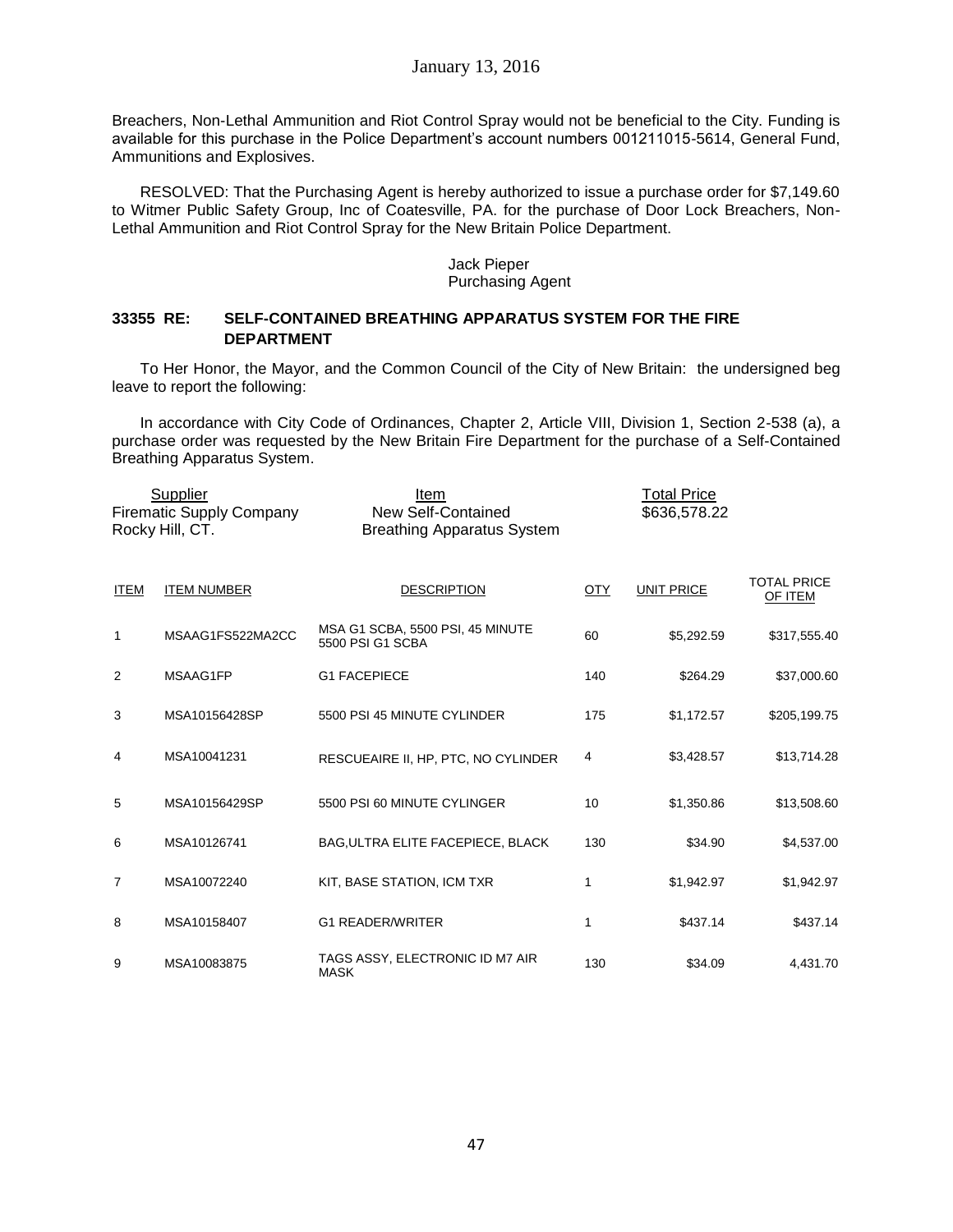| ITEM. | <b>ITEM NUMBER</b>  | <b>DESCRIPTION</b>                                                                                                                    | <b>OTY</b>     | <b>UNIT PRICE</b> | <b>TOTAL PRICE</b><br>OF ITEM |
|-------|---------------------|---------------------------------------------------------------------------------------------------------------------------------------|----------------|-------------------|-------------------------------|
| 10    | MSA10144230         | SPECTACLE KIT FOR G1 FACEPIECE                                                                                                        | 10             | \$78.57           | \$785.70                      |
| 11    | MSA10144231SP       | KIT, FILTER ADAPTER ASSY, G1<br><b>FACEPIECE</b>                                                                                      | 10             | \$29.14           | \$291.40                      |
| 12    | MSA10042346         | CARTRIDGE, OPTIFILTER, TYPE HE, 20/BX                                                                                                 | $\mathbf{1}$   | \$389.73          | \$389.73                      |
| 13    | MSA10158403         | <b>G1 SPECIALTY TOOL KIT</b>                                                                                                          | 2              | \$480.86          | \$961.72                      |
| 14    | <b>MSAZTCARE 15</b> | ZT-CARE 1.5 CARE INITIAL<br><b>CERTIFICATION TRAINING</b>                                                                             | $\mathsf 3$    | \$0.00            | \$0.00                        |
| 15    | <b>MSACOMM</b>      | G1 SCBA BLUETOOTH RADIO INTERFACE<br>TO BE INSTALLED THIS OPTION IS BEING<br>OFFERED AT NO CHARGE                                     | 60             | \$0.00            | \$0.00                        |
| 16    | 02XXX               | PORTA COUNT FIT TEST MACHINE<br><b>MODEL 8038</b>                                                                                     | 1              | \$15,372.00       | \$15,372.00                   |
| 17    | <b>MSA TRAINING</b> | G1 SCBA TRAINING 12 SCBA USER<br><b>TRAINING SESSIONS WILL BE PROVIDED</b><br>TO NBFD PERSONNEL AT NO CHARGE<br><b>UPON DELIVERY.</b> | $\mathbf{1}$   | \$0.00            | \$0.00                        |
| 18    | 02XXX               | <b>BOSTROM SEATS WITH SECURE-ALL</b><br><b>SCBA BRACKETS</b>                                                                          | 17             | \$837.71          | \$14,241.07                   |
| 19    | MSA10158385         | <b>G1 BATTERY CHARGING STATION</b>                                                                                                    | $\overline{7}$ | \$316.63          | \$2,216.41                    |
| 20    | MSA10148741         | RECHARGEABLE BATTERY PACK                                                                                                             | 20             | \$223.50          | \$4,470.00                    |
| 21    | 02XXX               | POSI 3 USB FLOW TEST MACHINE                                                                                                          | 1              | \$11,522.75       | \$11,522.75                   |
| 22    |                     | <b>SUB-TOTAL</b>                                                                                                                      |                |                   | \$648,578.22                  |
| 23    |                     | <b>TRADE-IN TRADE IN VALUE FOR</b><br><b>EXISTING SCBA AND ASSOCIATED</b><br><b>EQUIPMENT</b>                                         |                |                   | $$-12,000.00$                 |
| 24    |                     | <b>TOTAL PRICE AFTER TRADE</b>                                                                                                        |                |                   | \$636,578.22                  |

# The New Britain Fire Department requested the purchase of a new Self-Contained Breathing

Apparatus (SCBA) System for use by New Britain's firefighters. These SCBA units are used daily by firefighters to protect them from the hazards of toxic smoke, lethal gases and other productions of combustion. Today's modern building contents contain high amounts of synthetics and petrochemical based products which when burning are extremely toxic and carcinogenic. These SCBA units allow firefighters to perform their jobs safely and effectively. A committee of firefighters developed the specifications and performed a thorough review of major brands for the new SCBA. The consensus was to change the brand of the units used by City firefighters for 40 years from the Scott Company to the MSA Company. The SCBA committee found that the MSA product was superior. The MSA units are also less expensive than the Scott units. The current SCBA units and accessory equipment were purchased twenty (20) years ago and are heavily worn. These new SCBA units will allow the air bottles to hold more compressed breathing air at a pressure of 5,500 psi versus 4,500 psi in the current SCBA model. These modern units are more functional and meet the latest safety standards for fire service breathing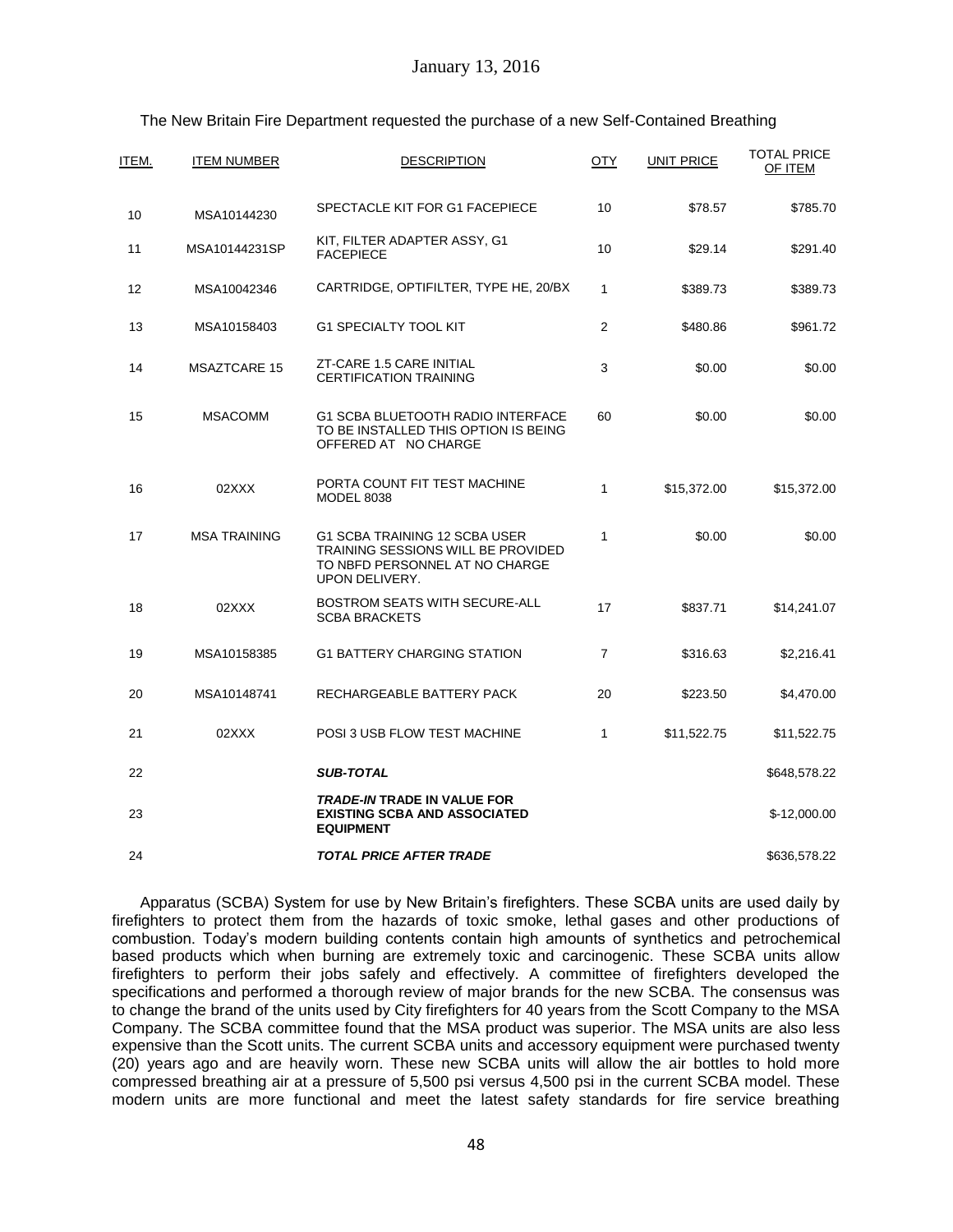apparatus. This SCBA replacement program includes all the necessary ancillary SCBA equipment needed to implement a total replacement of all equipment associated with the Fire Department's inventory of SCBA units. The purchase price also includes a trade-in value of \$12,000.00 for the trade-in of existing SCBA units. Firematic Supply Company is the only authorized distributor for MSA Corporation Center, the manufacturer of the Self-Contained Breathing Apparatus System in Connecticut. The Purchasing Agent has verified this and has documentation from MSA Corporation Center indicating this. Therefore, bid solicitation for the purchase of the new Self-Contained Breathing Apparatus System would not be beneficial to the City. The funding for this purchase was approved by the Common Council at their June 25, 2013 meeting, Resolution 32373-1. Funding is available for this purchase within the Fire Department's account number, 0041200114-57022, SCBA, Self-Contained Breathing Apparatus, Replacement Program.

RESOLVED: That the Purchasing Agent is hereby authorized to issue a purchase order for \$636,578.22 to Firematic Supply Company, Inc. of Rocky Hill, CT for the purchase of a new Self-Contained Breathing Apparatus System.

> Jack Pieper Purchasing Agent

## **33356 RE: COOPERATIVE PURCHASING 2016 JEEP GRAND CHEROKEE FOR THE MAYOR**

To Her Honor, the Mayor, and the Common Council of the City of New Britain: the undersigned beg leave to report the following:

In accordance with City Code of Ordinances, Chapter 2, Article VIII, Division 1, Section 2-538 (a), a purchase order was requested for the following under the State of Connecticut's Cooperative Purchasing Plan by the Public Works Department for the Mayor.

| Supplier                                     | Item                     | <b>Total Price</b> |
|----------------------------------------------|--------------------------|--------------------|
| Crowley Chrysler-Jeep -Dodge<br>Bristol, CT. | 2016 Jeep Grand Cherokee | \$39.995.00        |

The Public Works Department requested the purchase of a new 2016 Jeep Grand Cherokee for the Mayor utilizing the State of Connecticut's contact Award 10PSX0239. The Mayor's vehicle is ten (10) years old and has had mechanical problems requiring a lot of repairs and maintenance. Also because of the age of this vehicle, parts are becoming obsolete and hard to obtain to make the needed repairs. The vehicle is needed by the Mayor to go to public meetings that she must attend. Funding for this purchase was reapproved by the Standing Bonding Subcommittee, Resolution #32387-7 on December 16, 2015. Funds are available within the Public Works Department's number, 004038101-5742, Capital Equipment, GL Expense Rollup, Vehicles.

RESOLVED: That the Purchasing Agent is hereby authorized to issue a purchase order for \$39,995.00 to Crowley Chrysler-Jeep –Dodge of Bristol, CT for the purchase of a 2016 Jeep Grand Cherokee for the Mayor utilizing the State of Connecticut's Cooperative Purchasing Plan, Contract Award #10PSX0239.

### Jack Pieper Purchasing Agent

# **COMMITTEE ON ADMINISTRATION FINANCE AND LAW**

# **33335-1 RE: PROPOSED AMENDMENT TO SEC. 2-44.1 OF THE ORDINANCES ALLOWING THE HOLDING OF A BONDING COMMITTEE MEETING AND A COMMON COUNCIL SPECIAL MEETING ON THE SAME DAY**

To Her Honor, the Mayor, and the Common Council of the City of New Britain: the undersigned beg leave to report the following: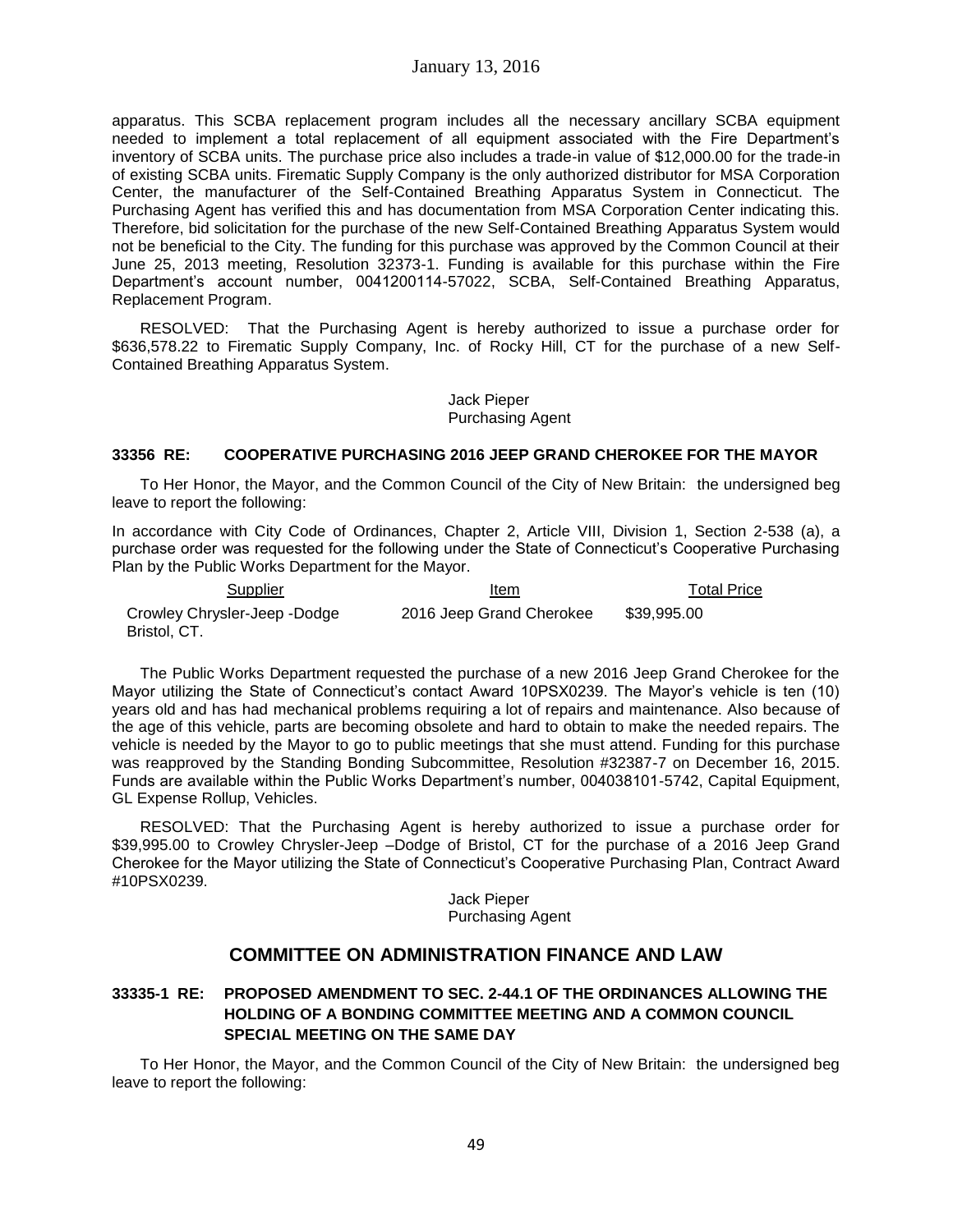### January 13, 2016

The Committee on Administration, Finance and Law at a regular meeting and public hearing held on Wednesday evening, January 6, 2016, at 7:00 PM in the Council Chambers, to which was referred the matter of resolution #33335 – Amend Sec. 2-44.1 of the Code of Ordinances to allow the holding of a Standing Bonding Subcommittee meeting and a Common Council special meeting on the same day and technical changes, voted to accept and refer back to the Common Council with a favorable recommendation.

> Alderman Robert Smedley **Chair**

## **33340-1 RE: PROPOSED AMENDMENT TO SEC. 2-823 OF THE ORDINANCES REMOVING THE RESIDENCY REQUIREMENT FOR FINANCE DIRECTOR**

To Her Honor, the Mayor, and the Common Council of the City of New Britain: the undersigned beg leave to report the following:

The Committee on Administration, Finance and Law at a regular meeting and public hearing held on Wednesday evening, January 6, 2016, at 7:00 pm in the Council Chambers, to which was referred the matter of resolution #33340 – Amend Sec. 2-823 of the Code of Ordinances to remove residency requirements for finance director, voted to accept and refer back to the Common Council with a favorable recommendation.

> Alderman Robert Smedley Chair

# **CLAIMS COMMITTEE**

#### **33358 RE: SYLVIA FREDERICKS**

To Her Honor, the Mayor, and the Common Council of the City of New Britain: the undersigned beg leave to report the following:

The Standing Claims Subcommittee of the Committee on Administration, Finance and Law at a regular meeting held on Wednesday evening, January 6, 2016, at 6:00 PM in Room 201, City Hall, having held public hearings and made investigations of said claims, respectfully begs leave to recommend the following:

RESOLVED; that the sum of \$16,092.49 be paid to Sylvia Fredericks of 72 Collins Street, New Britain, Conn., in full settlement of her claim of property damages sustained as a result of the City's sewer main back up on November 15, 2015.

> Alderman Don Naples **Chair**

# **REPORTS OF LEGISLATIVE COMITTEES, BOARDS, COMMISSIONS AND DEPARTMENTS**

# **DEPARTMENT OF PUBLIC WORKS**

#### **33357 RE: 2016 ANNUAL FLEET REPORT**

To Her Honor, the Mayor, and the Common Council of the City of New Britain: the undersigned beg leave to report the following:

Working with Mayor Stewart, Public Works just completed the City's first Annual Fleet Report. Currently New Britain has a fleet of 384 vehicles and 111 pieces of larger equipment. The intent of this year's report is to benchmark the size of the fleet, and fuel usage along with other relevant information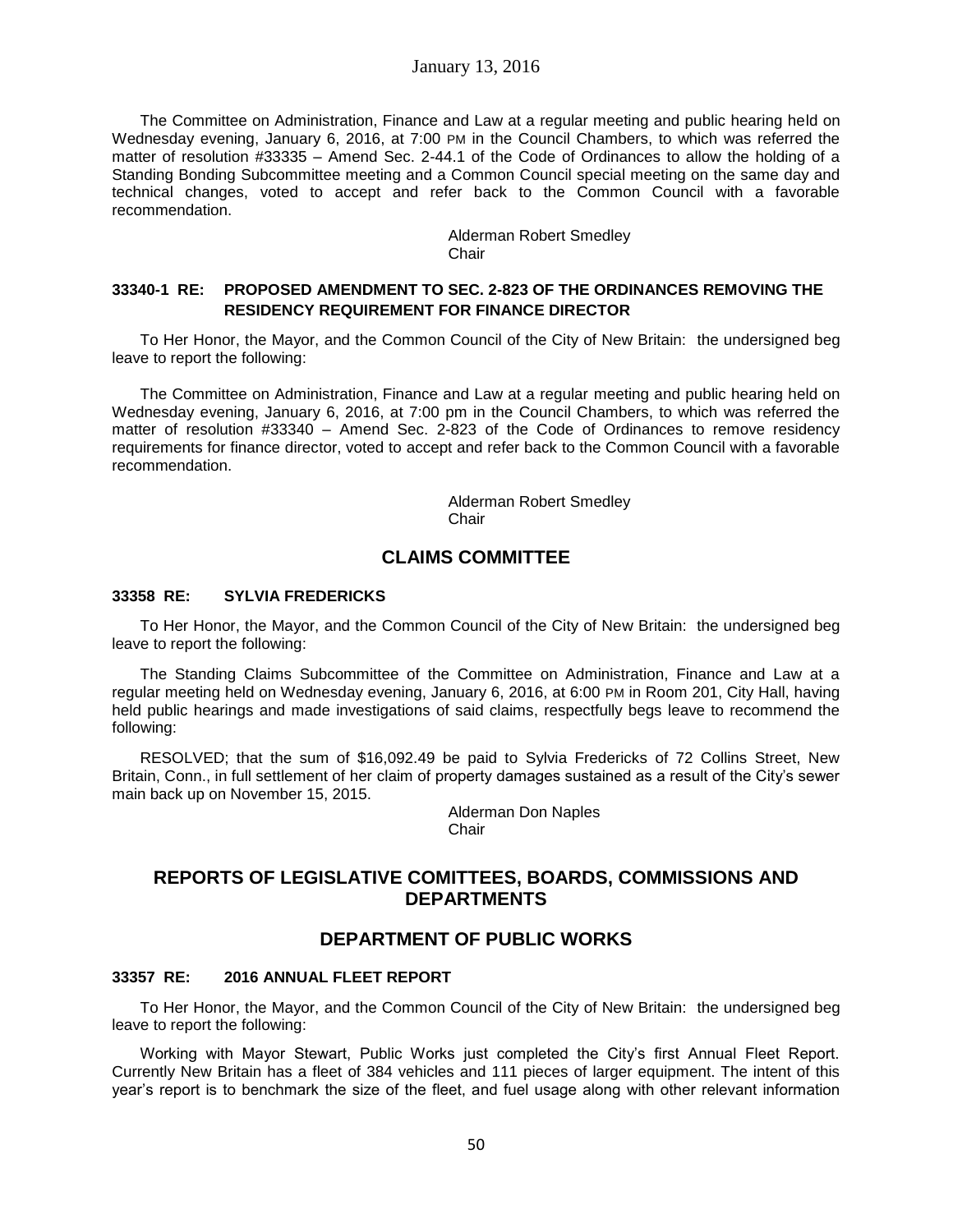related to the management of the City's fleet. This bench marking will then be used to target areas where saving and improvements can be made moving forward.

This Annual Fleet Report documents the following items:

- I. OVERVIEW
- II. STAFFING
- III. FLEET SAFETY
- IV. VEHICLES AND EQUIPMENT (BY DEPARTMENT)
- V. FLEET LIFECYCLE MANAGEMENT
- VI. FLEET MAINTENANCE
- VII. VEHICLE AND EQUIPMENT REPLACEMENT AND SALVAGE
- VIII. PARTS ORDERING AND SUPPLY
- IX. FLEET POLICIES
- X. FUEL CONSUMPTION AND COSTS
- XI. ALTERNATIVE FUEL VEHICLES
- XII. FLEET GOALS AND ACCOMPLISHMENTS
- XIII. SUMMARY

APPENDICES

APPENDIX A – 2015 FLEET VEHICLE LIST

APPENDIX B – 2015 FLEET EQUIPMENT LIST

APPENDIX C – 2015 VEHICLE AND EQUIPMENT SALVAGE LIST

APPENDIX D – FLEET POLICIES

Mark Moriarty,

Director of Public Works

Ald. Carlozzi moved to accept, seconded by Ald. Giantonio. So voted. Approved January 14, 2016 by Mayor Erin E. Stewart.

# **RESOLUTIONS RETURNED FROM COMMITTEE**

# **33335-2 RE: AMENDMENT TO SEC. 2-44.1 OF THE ORDINANCES ALLOWING THE HOLDING OF A BONDING COMMITTEE MEETING AND A COMMON COUNCIL SPECIAL MEETING ON THE SAME DAY**

*Proposed Ordinance on File in Town Clerk's Office.*

Ald. Giantonio moved to accept and refer to the Committee on Administration, Finance and Law, seconded by Ald. Carlozzi. So voted. Approved January 14, 2016 by Mayor Erin E. Stewart.

# **33340-2 RE: AMENDMENT TO SEC. 2-823 OF THE ORDINANCES REMOVING THE RESIDENCY REQUIREMENT FOR FINANCE DIRECTOR**

To Her Honor, the Mayor, and the Common Council of the City of New Britain: the undersigned beg leave to recommend the adoption of the following:

 Resolution Summary: INTENT AND PURPOSE. To amend Section 2-823 of the Code of Ordinances to remove the residency requirement for finance director for the purpose of expanding the pool of eligible candidates. Only five individuals, including one New Britain resident, applied for the position which will be reposted after this ordinance is amended.

 BE IT ORDAINED BY THE COMMON COUNCIL OF THE CITY OF NEW BRITAIN that the Chapter 2, Section 2-823 of the Code of Ordinances, City of New Britain, be amended as follows (inserted text appears in underline; deleted text appears in strikethrough; new sections begin with the word [new]):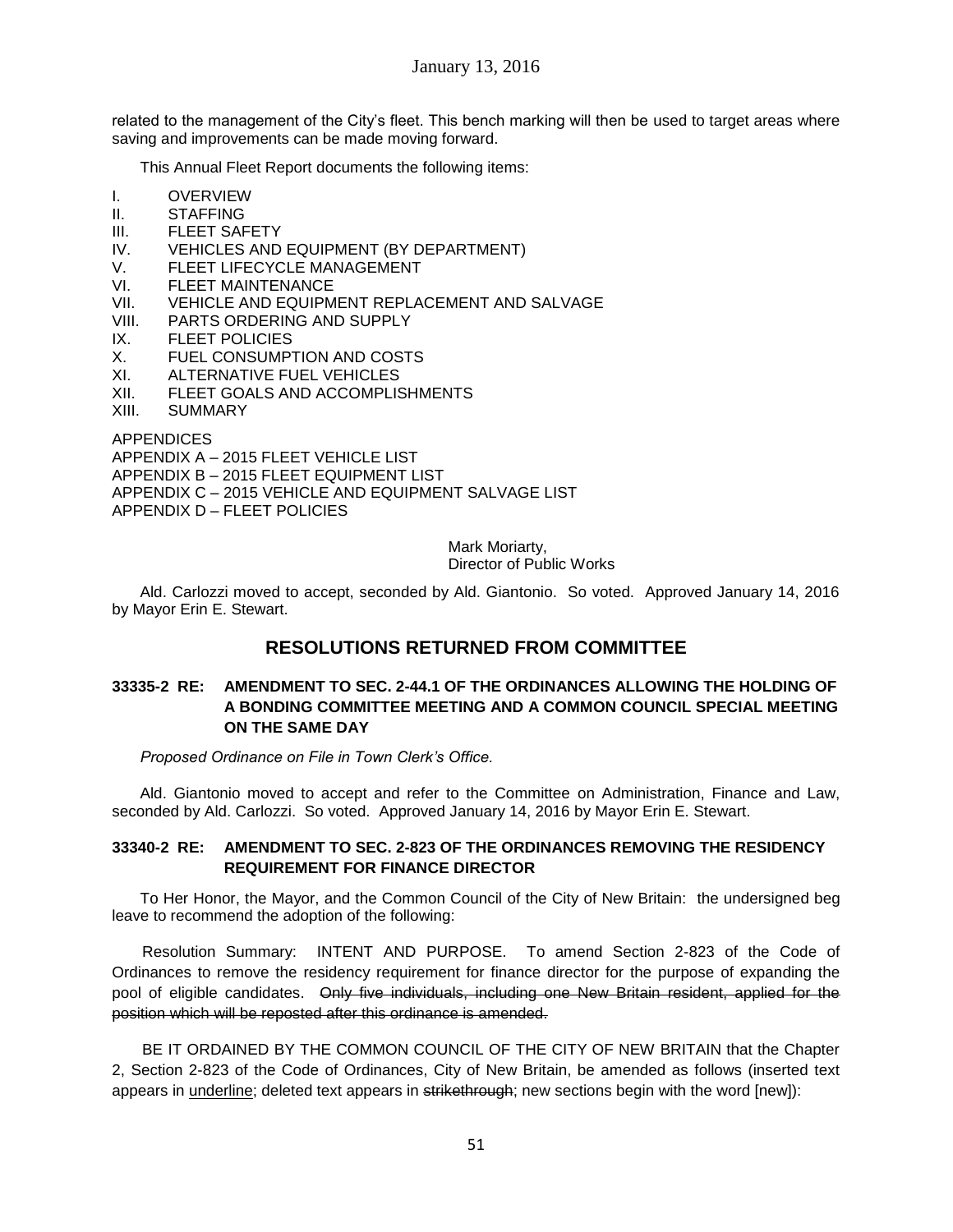## **Sec. 2-823. Examinations.**

 Open-competitive examinations shall be administered by the personnel director or by a competent outside agency.

 All tests shall be practical and appropriate and shall consist only of subjects which will fairly determine the capacity of the persons examined to perform the essential duties of the position, and may include tests of physical and psychological fitness or of manual skill. Any oral portion of the test shall be conducted by persons qualified in the relevant field. Efficiency in service shall be considered in connection with tests for promotion. No credit shall be allowed for service rendered under a provisional or emergency appointment.

Failure of the candidate appointed to a department head position, with the exception of the position of finance director, to take up permanent residence in New Britain within one (1) year after the conclusion of the probationary period, shall result in immediate termination of employment.

### Alderman Jamie Giantonio

Ald. Giantonio moved to accept and adopt, seconded by Ald. Collins. Ald. Sanders moved to amend the Resolution Summary by striking the last sentence, seconded by Ald. Naples. So voted. Ald. Polkowski called the question – motion carried with Ald. Carlozzi opposed. Roll call vote on the resolution as amended, 14 in favor, 1 opposed. IN FAVOR: Ald. Giantonio, Smedley, Carlozzi, Black, Collins, Davis, Hargraves, Naples, Pabon, Polkowski, Rosado, Salvio, Sanders and Salerno. Opposed: Ald. Sanchez. Approved January 14, 2016 by Mayor Erin E. Stewart.

# **NEW BUSINESS**

# **RESOLUTIONS**

# **33359 RE: THE APPOINTMENT OF LORI A. GRANATO FINANCE DIRECTOR**

To Her Honor, the Mayor, and the Common Council of the City of New Britain: the undersigned beg leave to recommend the adoption of the following:

Whereas, According to the New Britain City Charter, Article Viii, 8-5(a)(1), "The head of the Finance Department shall be the Director of Finance…"

Whereas, the position of Director of Finance is currently vacant; and

Whereas, an Open Competitive Examination was recently administered for the position of Director of Finance; and

Whereas, the Mayor and the Civil Service Commission have determined that Lori A. Granato is qualified to fill the position;

Therefore, Be It Resolved, that the Common Council consents to the Mayor's selection of Lori A. Granato as Director of Finance for the City of New Britain.

> Alderman Jaime Giantonio President Pro Tempore

Ald. Giantonio moved to accept and adopt, seconded by Ald. Pabon. So voted. Approved January 14, 2016 by Mayor Erin E. Stewart.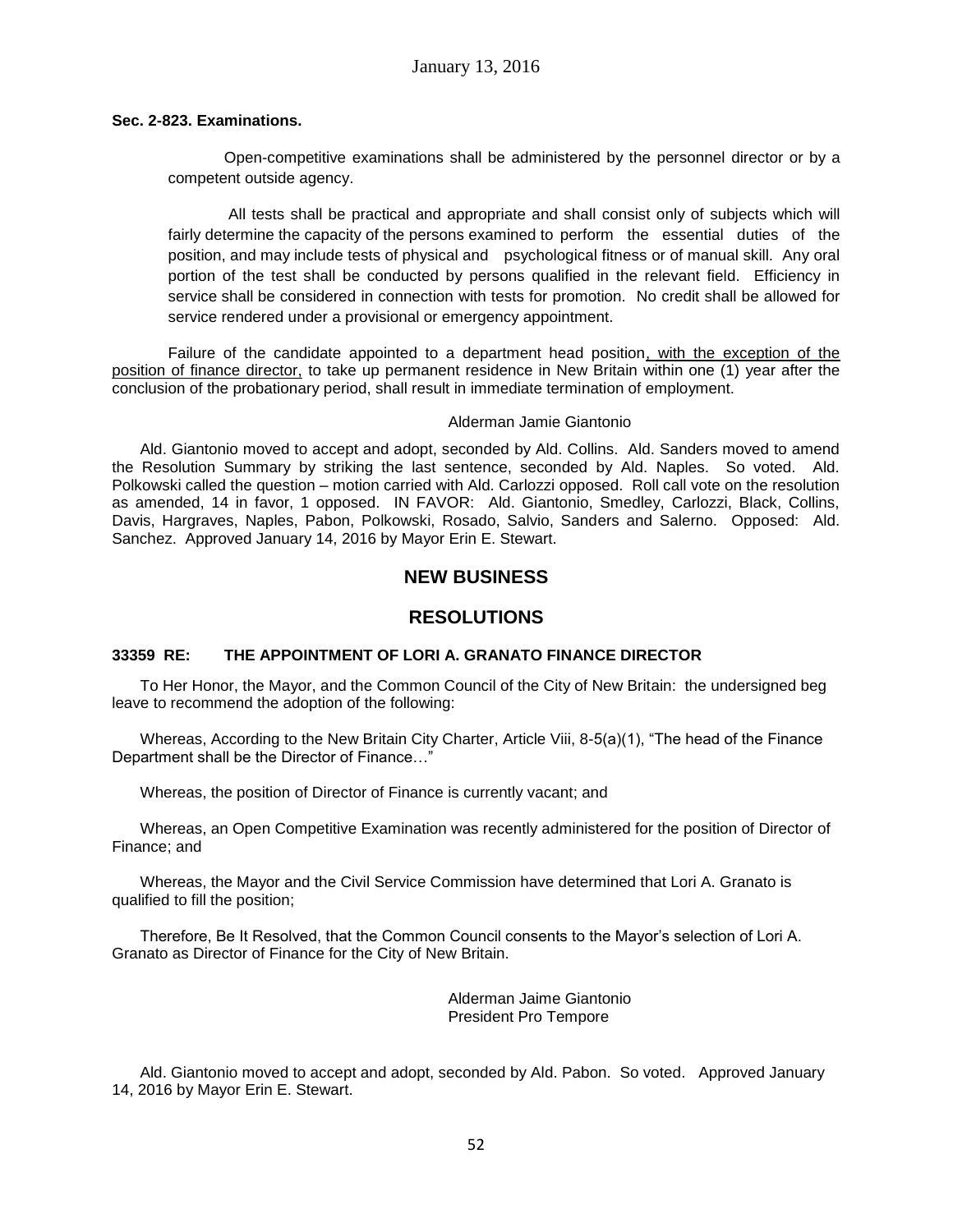# **33360 RE: APPROVAL OF TOWN CLERK'S APPLICATION TO THE STATE ELECTIONS ENFORCEMENT COMMISSION'S MUNICIPAL FILING PILOT PROGRAM**

To Her Honor, the Mayor, and the Common Council of the City of New Britain: the undersigned beg leave to recommend the adoption of the following:

WHEREAS, on June 30, 2015, the Governor signed into law Special Act # 2015-04, An Act Establishing A Pilot Program for Municipal Campaign Finance Filings; and

WHEREAS, this Special Act establishes a pilot program for the State Elections Enforcement Commission (SEEC) to provide assistance to the town clerks of up to twenty (20) municipalities with the completion of some or all of their filing repository duties for the 2017 election cycle; and

WHEREAS, the application to participate in the pilot program requires the approval of the municipality's legislative body; now therefore be it

RESOLVED, that the New Britain Common Council approves Town Clerk Mark H. Bernacki filing an application to participate in the SEEC's Municipal Filing Pilot Program for the 2017 Election Cycle and be it further

RESOLVED, that a copy of this signed resolution be forwarded along with the Town Clerk's application.

Ald. Christopher Polkowski

Ald. Polkowski moved to accept and adopt, seconded by Ald. Hargraves. So voted. Approved January 14, 2016 by Mayor Erin E. Stewart.

# **33361 RE: CONTRACT AMENDMENT WITH DONALD S. LUKOWSKI & ASSOCIATES FOR AUDITING SERVICES NOT TO EXCEED \$11,550 - TOWN CLERK**

To Her Honor, the Mayor, and the Common Council of the City of New Britain: the undersigned beg leave to recommend the adoption of the following:

WHEREAS, Connecticut State Statutes require the appointment of a person to examine municipal indexes of land records and to provide a detailed report in writing to the Town and City Clerk of all errors and omissions; and

WHEREAS, these professional services have been performed by Donald S. Lukowski & Associates; and,

WHEREAS, the scope of services includes a general review and verification of all documents recorded in the published volumes against a book and page listing furnished by the City of New Britain; verifiable items include names, volume, page, description, type of document and date of recordation; and

WHEREAS, the audit is performed for each of the twelve months of the year and a correction sheet is submitted to the Town and City Clerk monthly listing all corrections; following the completion calendar year audit, a state examination and inspection certificate is issued for subsequent submission to the State of Connecticut Public Records Administrator; and,

WHEREAS, authorization is requested to extend the current contractual agreement for an additional term through June 30, 2018; and,

WHEREAS, the annual cost of such services is not to exceed \$11,550 contingent upon annual funding made by the Common Council for this purpose; therefore be it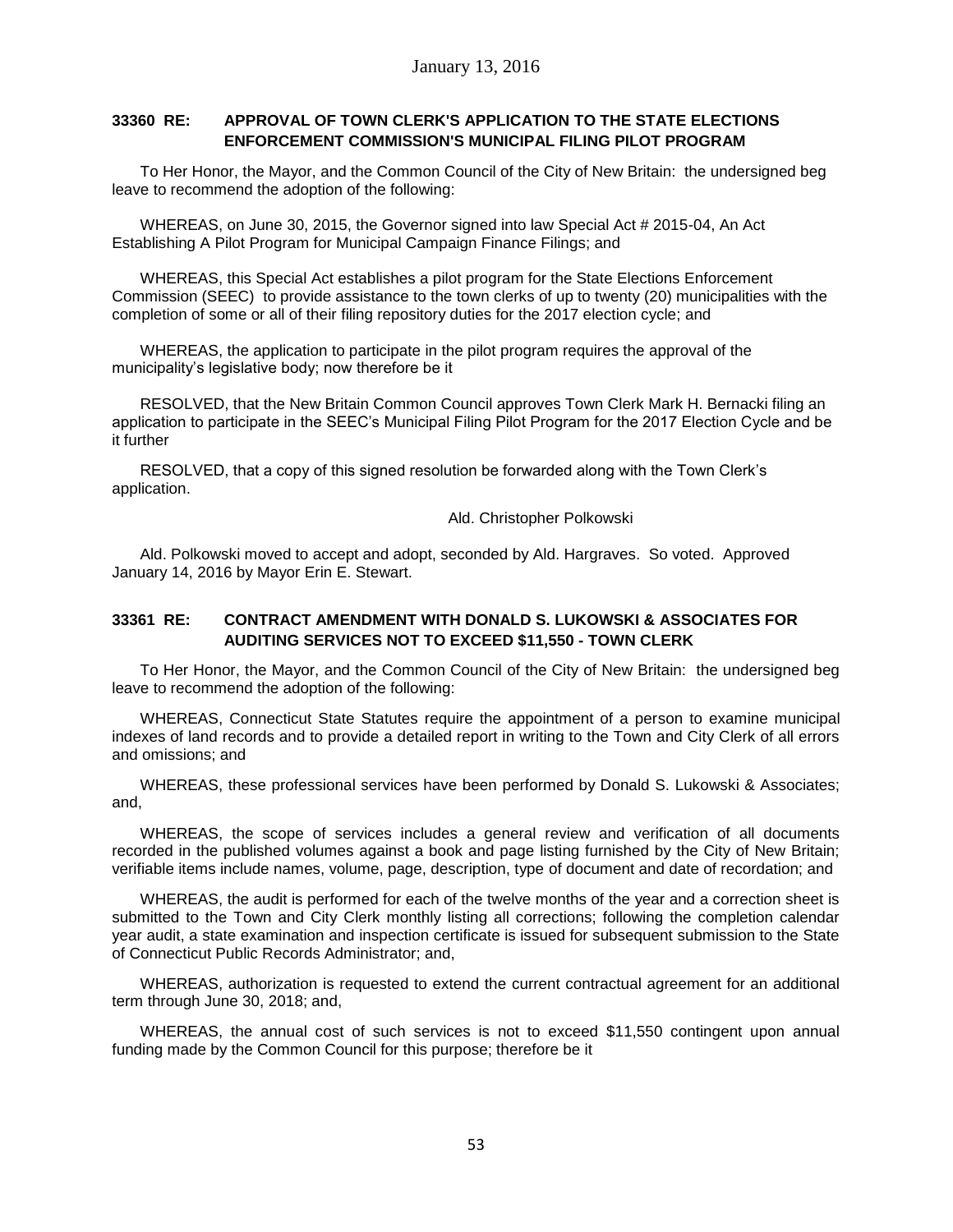RESOLVED that the Purchasing Agent is hereby authorized to execute a contract amendment with Donald S. Lukowski dba Donald S. Lukowski & Associates for the proposed services and cost stated above through June 30, 2018.

Alderman Carlo Carlozzi, Jr.

Ald. Carlozzi moved to accept and adopt, seconded by Ald. Giantonio. So voted. Approved January 14, 2016 by Mayor Erin E. Stewart.

# **33362 RE: PURCHASE ORDER FOR \$251,000 TO CDM SMITH FOR CONSULTING ENGINEERING ASSISTANCE FOR THE PUBLIC WORKS DEPARTMENT**

To Her Honor, the Mayor, and the Common Council of the City of New Britain: the undersigned beg leave to recommend the adoption of the following:

WHEREAS, the City of New Britain and the U.S. Environmental Protection Agency entered into an Order on Consent for a Capacity, Management, Operation and Maintenance ("CMOM") Program Self-Assessment of the City's Sanitary Sewer Collection System; and,

WHEREAS, the City must prepare and implement an emergency response plan for sanitary sewer overflows, a sanitary sewer inflow and infiltration control plan, a fats, oils and grease (FOG) control program, a self-assessment and corrective action plan of the sanitary sewer collection system, a CMOM program manual specific to the City of New Britain and finally a CMOM program implementation annual report; and,

WHEREAS, the Public Works Utilities Division needs Consulting Engineering Assistance to prepare these plans, programs and an annual report; and,

WHEREAS, the Public Works Department interviewed three (3) qualified consultants for Bid No. 3806 for On-Call Architectural/Engineering Services who are qualified to prepare the required plans, programs and an annual report; and,

WHEREAS, CDM Smith of East Hartford, CT. and Comprehensive Environmental, Inc. of New Britain, CT. are on the City's On-Call Architectural/Engineering Services per Bid 3806 and CDM Smith of East Hartford, CT will be the prime engineering consultant and Comprehensive Environmental, Inc. of New Britain, CT. will be the sub engineering consultant for this project; and

WHEREAS, the costs for this Consulting Engineering Assistance exceeded the maximum purchase order authorization amount of \$50,000.00 per Bid No. 3806; and,

WHEREAS, the funding for the Consulting Engineering Assistance is in the Public Works Utilities Division's account 208315101-5453, Engineering/Appraisals; and

THEREFORE Be It Resolved, that the Common Council authorizes the Purchasing Agent to issue a Purchase Order for \$251,000.00 to CDM Smith of East Hartford, CT. for Consulting Engineering Assistance for the Public Works Utilities Division.

> Alderman Don Naples Alderman Jim Sanders, Jr. Common Council Liaisons Public Works Department

Ald. Naples moved to accept and adopt, seconded by Ald. Sanders. So voted. Approved January 14, 2016 by Mayor Erin E. Stewart.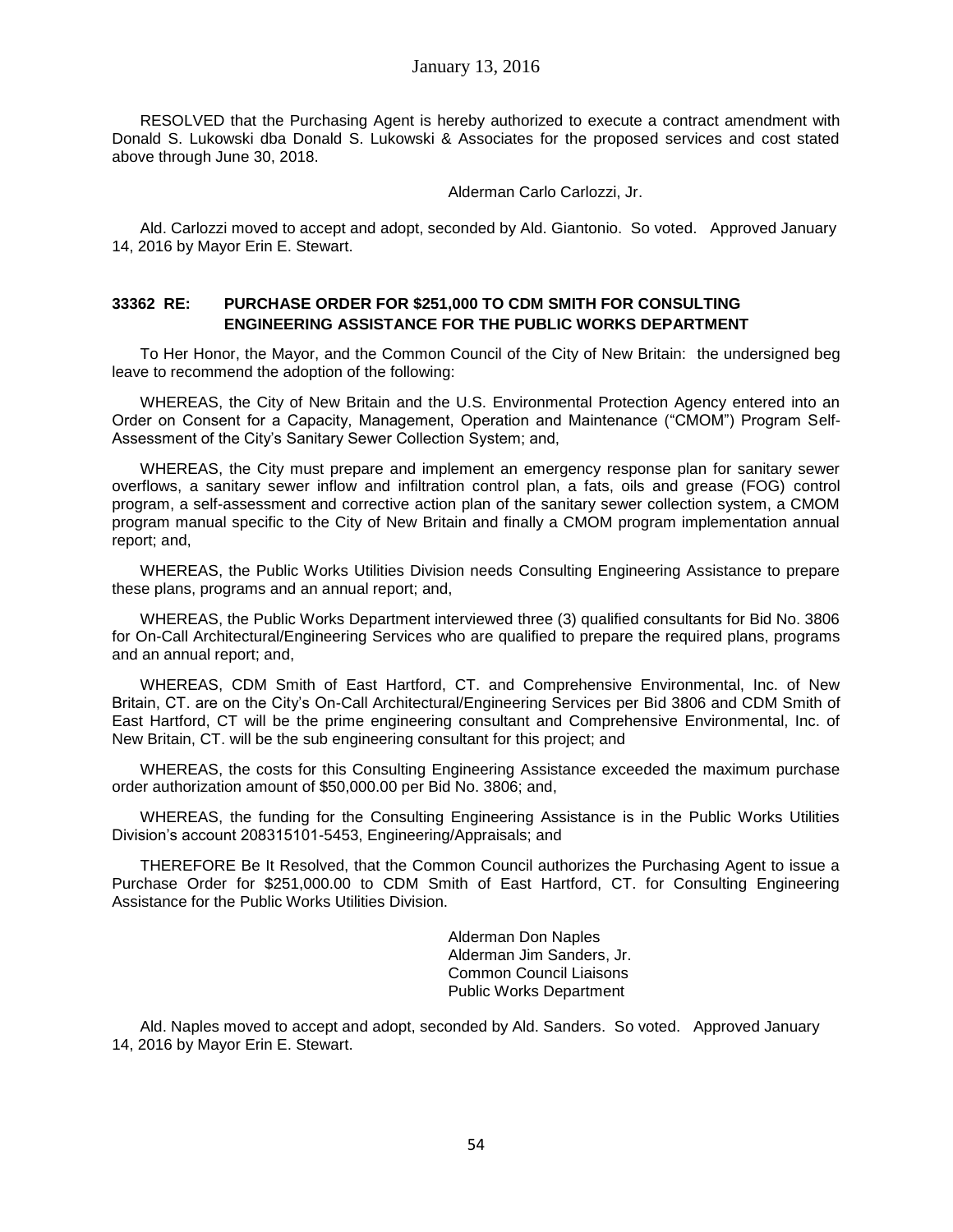# **33363 RE: PROPOSED AMENDMENT TO SEC. 2-566(B), 2-591 AND 2-596(B) INCREASING THE COMPETITIVE BIDDING THRESHOLD FOR SALES OF SURPLUS PROPERTY AND TO PROVIDE FOR ONLINE AUCTIONS**

*Proposed Amendment on File in Town Clerk's Office*

Ald. Smedley moved to accept and refer to the Committee on Administration, Finance and Law, seconded by Ald. Salerno. So voted. Approved January 14, 2016 by Mayor Erin E. Stewart.

## **33364 RE: RESPONSIBLE GROWTH AND TRANSIT (TOD) GRANT PROGRAM**

To Her Honor, the Mayor, and the Common Council of the City of New Britain: the undersigned beg leave to recommend the adoption of the following:

WHEREAS, the State of Connecticut Office and Policy Management is accepting applications from municipalities and regional councils of government for funds under the Responsible Growth and Transit-Oriented Development (TOD) Program, and

NOW, THEREFORE, BE IT RESOLVED by the Common Council of the City of New Britain:

1. That it authorizes submission of the City of New Britain's TOD Proposal to the State Office of Policy and Management in accordance with the Responsible Growth and Transit-Oriented Development Grant Request for Applications;

2. That it authorizes the Mayor to sign the grant application and any other documents associated with administering the grant if awarded, including any amendments thereto, and to act as the authorized representative of the City of New Britain.

> Alderman Carlo Carlozzi, Jr. Alderman Daniel Davis Alderman Kristian Rosado Alderman Emmanuel Sanchez

Ald. Carlozzi moved to accept and adopt, seconded by Ald. Rosado. So voted. Approved January 14, 2016 by Mayor Erin E. Stewart.

# **33365 RE: JANUARY 2016 - CERVICAL CANCER AWARENESS MONTH**

To Her Honor, the Mayor, and the Common Council of the City of New Britain: the undersigned beg leave to recommend the adoption of the following:

WHEREAS, cervical cancer is a disease that affects 12,000 American women each year, often affecting women in the prime of their life; and

WHEREAS, cervical cancer kills more than 4,000 women each year and is the second most common type of cancer for women worldwide, although being one of the most preventable types of cancer; and

WHEREAS, many women are not aware of cervical cancer and the steps that can be taken to prevent this disease; and

WHEREAS, cervical cancer is preventable through regular screenings, recommended pap testing, and testing for the Human Palilomavirus (HPV) which is found in about 99% of cervical cancers; and

WHEREAS, awareness of cervical cancer, its risk factors, and the importance of access to preventative measures are critical to the continual decrease of cervical cancer in women;

NOW THEREFORE BE IT RESOLVED, that the City Of New Britain recognizes January 2016 as **"Cervical Cancer Awareness Month"** and urges all women to increase their knowledge about cervical cancer and HPV by promoting education and early detection methods to decrease their risk.

### Alderman Jamie Giantonio